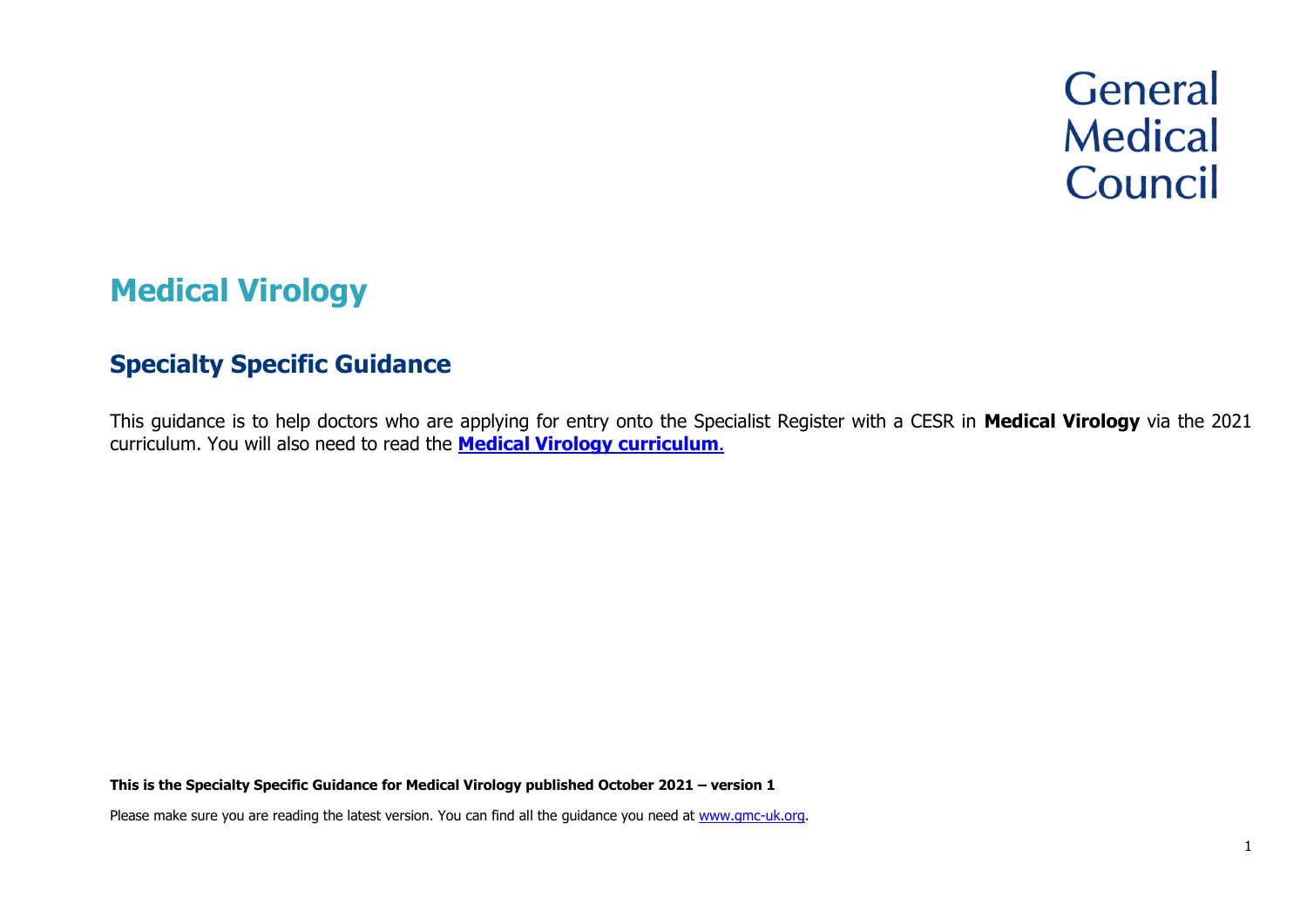# **Introduction**

This document is designed to provide helpful information and guidance to enable you to make an application for a Certificate of Eligibility for Specialist Registration (CESR) in **Medical Virology** against the 2021 version of the curriculum. This is not a standalone document and should be read in conjunction with the **curriculum**. You can [contact us](http://www.gmc-uk.org/about/contacts.asp) and ask to speak to the GMC Specialist Applications team for advice before you apply. You are strongly advised to contact the Royal College of Pathologists for guidance **before** you submit your application. The Royal College of Pathologists can be contacted at [training@rcpath.org.](mailto:training@rcpath.org)

#### **What is the indicative period of training for a Certificate of Completion of Training (CCT) in Medical Virology?**

A) The indicative period of training for a CCT in Medical virology is six years.

The structure of this training programme (in indicative timescales) is as follows:

- **•** Two years of Internal Medicine (stage 1) or three years of Acute Care Common Stem (ACCS) training including attainment of the Membership of the Royal College of Physicians (MRCP) examination.
- **•** Four years of higher specialty training in Medical virology which includes Combined Infection Training for two years (combining laboratory and clinical aspects of infection) and two years of higher specialty training in Medical virology.

# **Curriculum Framework**

The 13 capabilities in practice (CiPs) describe the professional tasks or work within the scope of Medical Virology. Six CiPs are generic, with applicability to doctors in all specialties, and seven are specific to specialists in infection. Each CiP has a set of descriptors associated with that activity or task. Descriptors are intended to help trainees and trainers recognise the minimum level of knowledge, skills and attitudes which should be demonstrated for an entrustment decision to be made. By the completion of training and award of CCT, the doctor must demonstrate that they are capable of unsupervised practice in all generic and specialty CiPs. The six generic CiPs cover the universal requirements of all specialties as described in the GPC framework.

#### **This is the Specialty Specific Guidance for Medical Virology published October 2021 – version 1**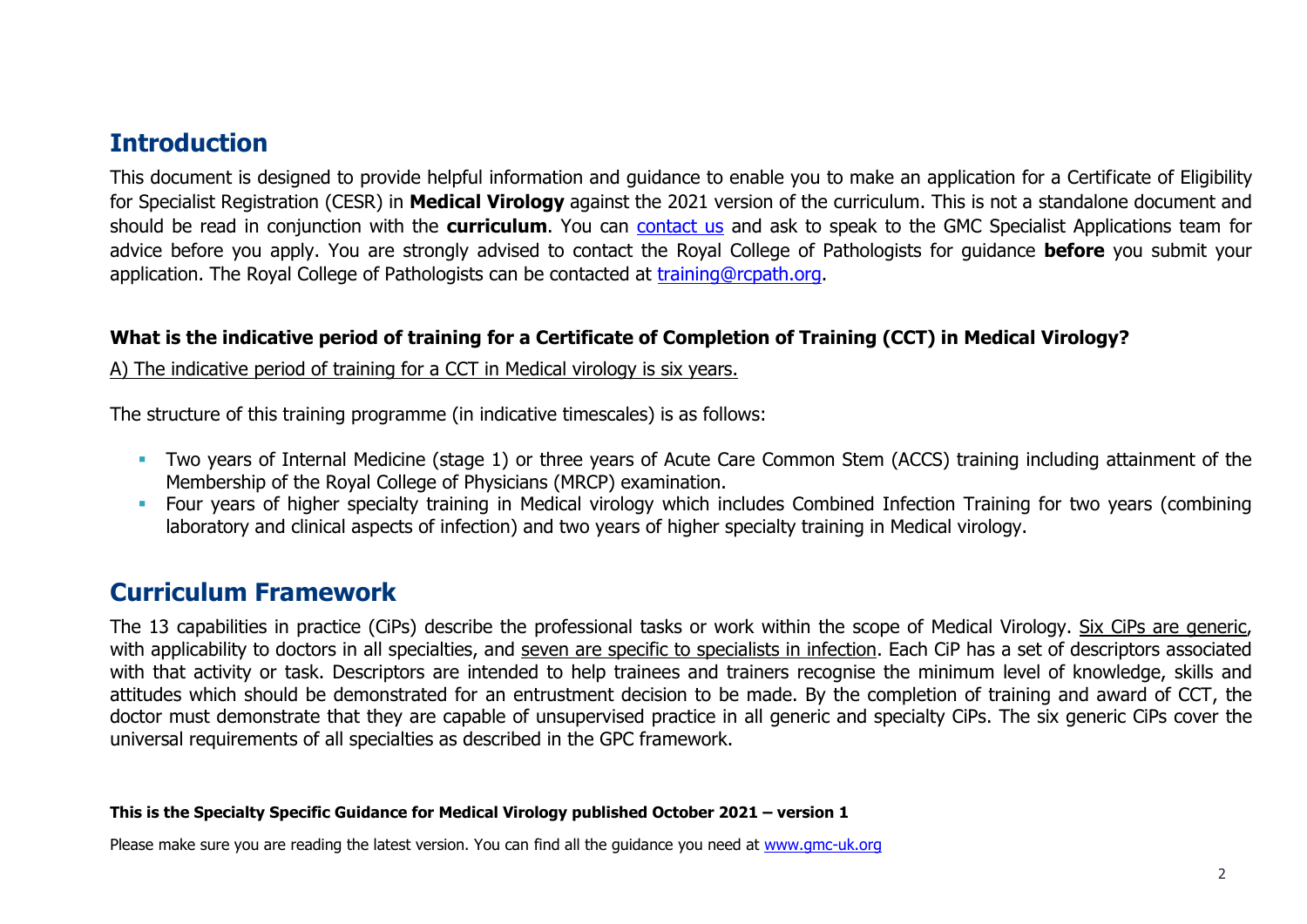The seven specialty CiPs describe the laboratory and clinical tasks or activities which are essential to the practice of Medical virology. The specialty CiPs have also been mapped to the GPC domains and subsections to reflect the professional generic capabilities required to undertake the clinical tasks. Satisfactory sign off requires demonstration that, for each of the CiPs, the trainee's performance meets or exceeds the minimum expected level of performance expected for completion of this stage of Medical virology training, as defined in the curriculum.

#### **Generic CiPs**

G1. Able to function successfully within NHS organisational and management systems.

G2. Able to deal with ethical and legal issues related to clinical practice.

G3. Communicates effectively and is able to share decision making, while maintaining appropriate situational awareness, professional behaviour and professional judgement.

G4. Is focussed on patient safety and delivers effective quality improvement in patient care.

G5. Able to carry out research and managing data appropriately.

G6. Acts as a teacher and clinical supervisor.

#### **Specialty CiPs**

S1. Able to provide clinical leadership and support to the laboratory.

S2. Able to use the laboratory service effectively in the investigation, diagnosis and management of infection.

S3. Able to advise on infection prevention, control and immunisation.

S4. Able to manage and advise on important clinical syndromes where infection is in the differential diagnosis.

S5. Able to lead and advise on treatment with and stewardship of antimicrobials.

S6. Able to provide continuity of care to inpatients and outpatients with suspected or proven infection.

S7. Able to manage and advise on imported infections.

#### **This is the Specialty Specific Guidance for Medical Virology published October 2021 – version 1**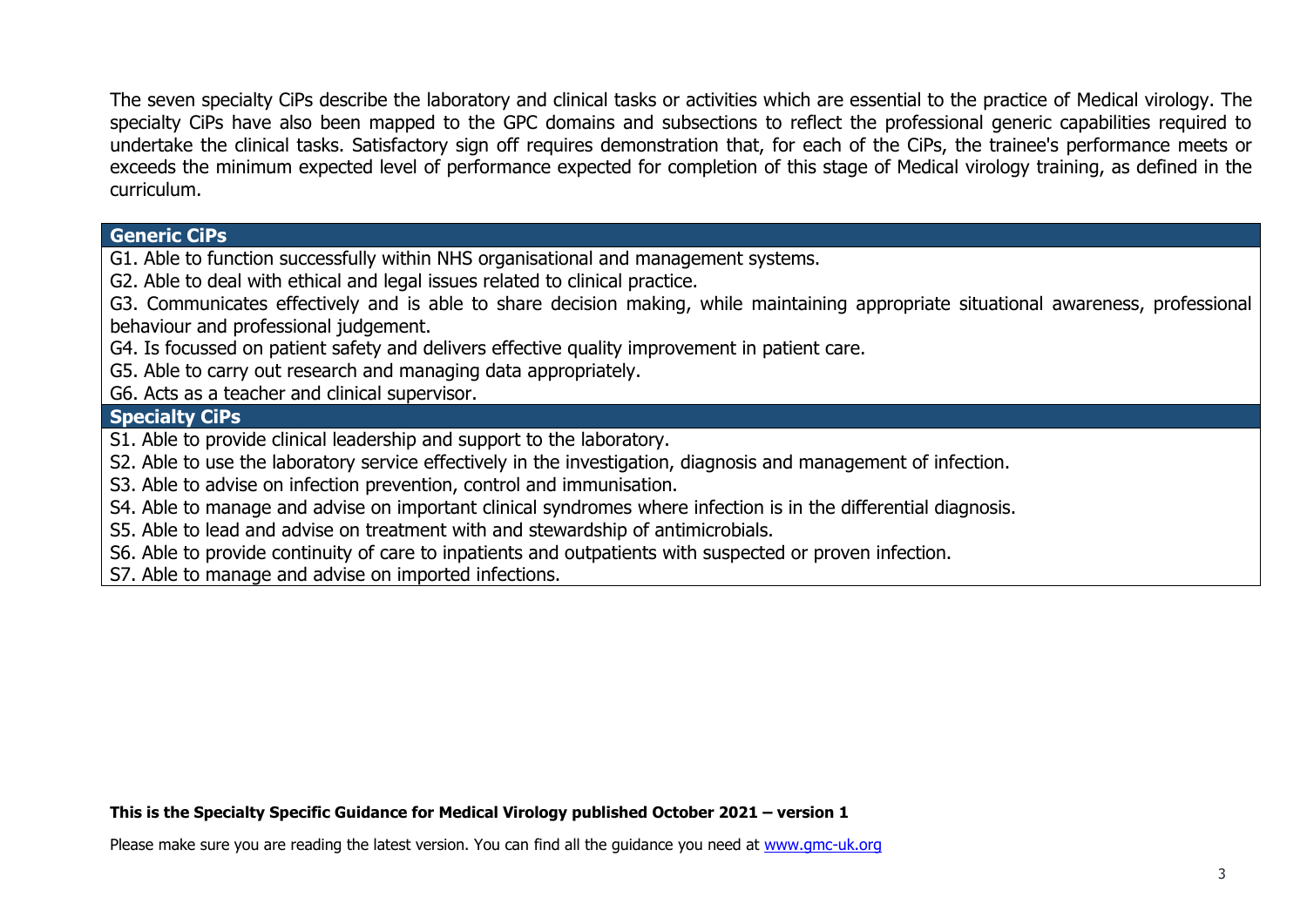# **Submitting your evidence**

Please keep the following in mind when gathering your evidence:

- **•** The evaluators want to see high quality, relevant evidence to demonstrate the required CiPs. It is more important to carefully select your evidence and present it in an organised way, than provide large volumes of minimally relevant evidence.
- **EXECT** Triangulated evidence will make a stronger application.
- **Example 10** Evidence of your recent practice (i.e. less than five years old) will be given more weight, as it reflects current capabilities.
- Your evidence must be legible.

All your evidence, other than qualifications you are getting authenticated, **must** be accompanied by a proforma signed by the person who is attesting to the validity and accuracy of your evidence (your verifier). It's very important that you read an explanation of how to do this in our [important notice about evidence.](http://www.gmc-uk.org/doctors/evidence_notice.asp)

You will also need to submit translations of any documents that are not in English. Please ensure the translations you submit meet our [translation requirements.](http://www.gmc-uk.org/doctors/translations.asp)

Your evidence **must** be accurate and may be verified at source should we have any queries or justifiable doubts about the accuracy of your evidence. All evidence submitted will be cross checked against the rest of your application and documents.

#### **Anonymising your evidence**

It is important that you anonymise your evidence before you submit it to us. You **must** remove:

- **E** All patient identifying details
- **•** Details of patients' relatives
- **•** Details of colleagues that you have assessed, written a reference for, or who have been involved in a complaint you have submitted.

#### **This is the Specialty Specific Guidance for Medical Virology published October 2021 – version 1**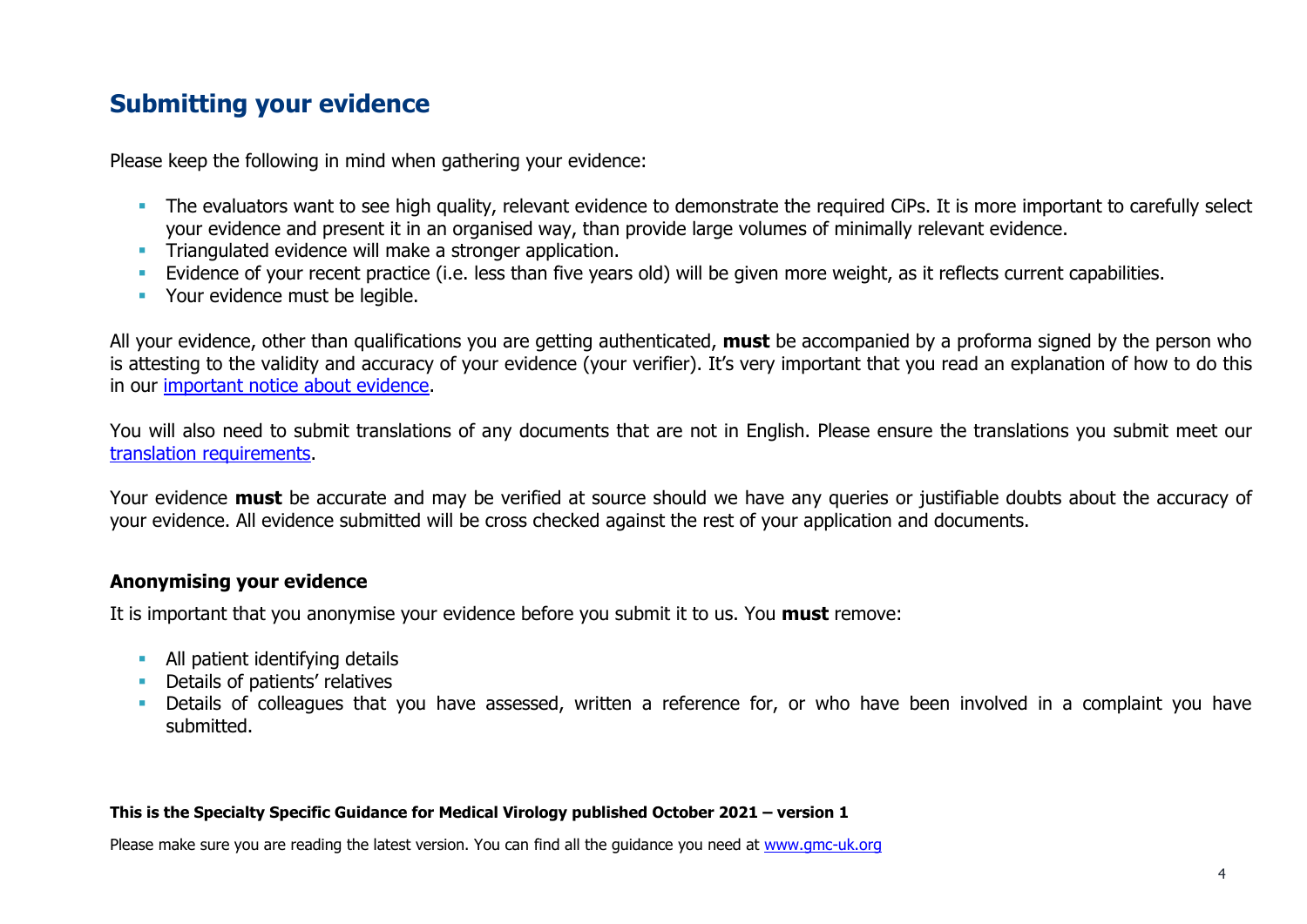This includes:

- Names (first and last)
- Addresses
- **EXECONTER 19 Contact details such as phone numbers or email addresses**
- **■** NHS numbers
- Other individual patient numbers
- GMC numbers

The following details **do not** need to be anonymised:

- Gender
- Date of birth

It is your responsibility to make sure that your evidence has been anonymised. Evidence which has not been anonymised will be returned to you. More information can be found on our [website.](https://www.gmc-uk.org/registration-and-licensing/join-the-register/registration-applications/cesr-cegpr-application-process/anonymisation)

#### **How much evidence to submit**

The total number of documents and assessments presented is less important than the quality of the documents, and the breadth of cases covered. This allows the evaluators to form reliable judgements of performance and capabilities.

This guidance on documents to supply is not exhaustive and you may have alternative evidence. You do not necessarily have to supply every type of evidence listed, but you must submit sufficient evidence to address each of the required learning outcomes and the associated capabilities.

We recognise that you may not have all the evidence that is required but it will help us to process your application more quickly if you ensure that you only submit evidence that is directly relevant. Triangulation of evidence will strengthen an application and we recommend that you delay submitting an application until you have achieved this.

#### **This is the Specialty Specific Guidance for Medical Virology published October 2021 – version 1**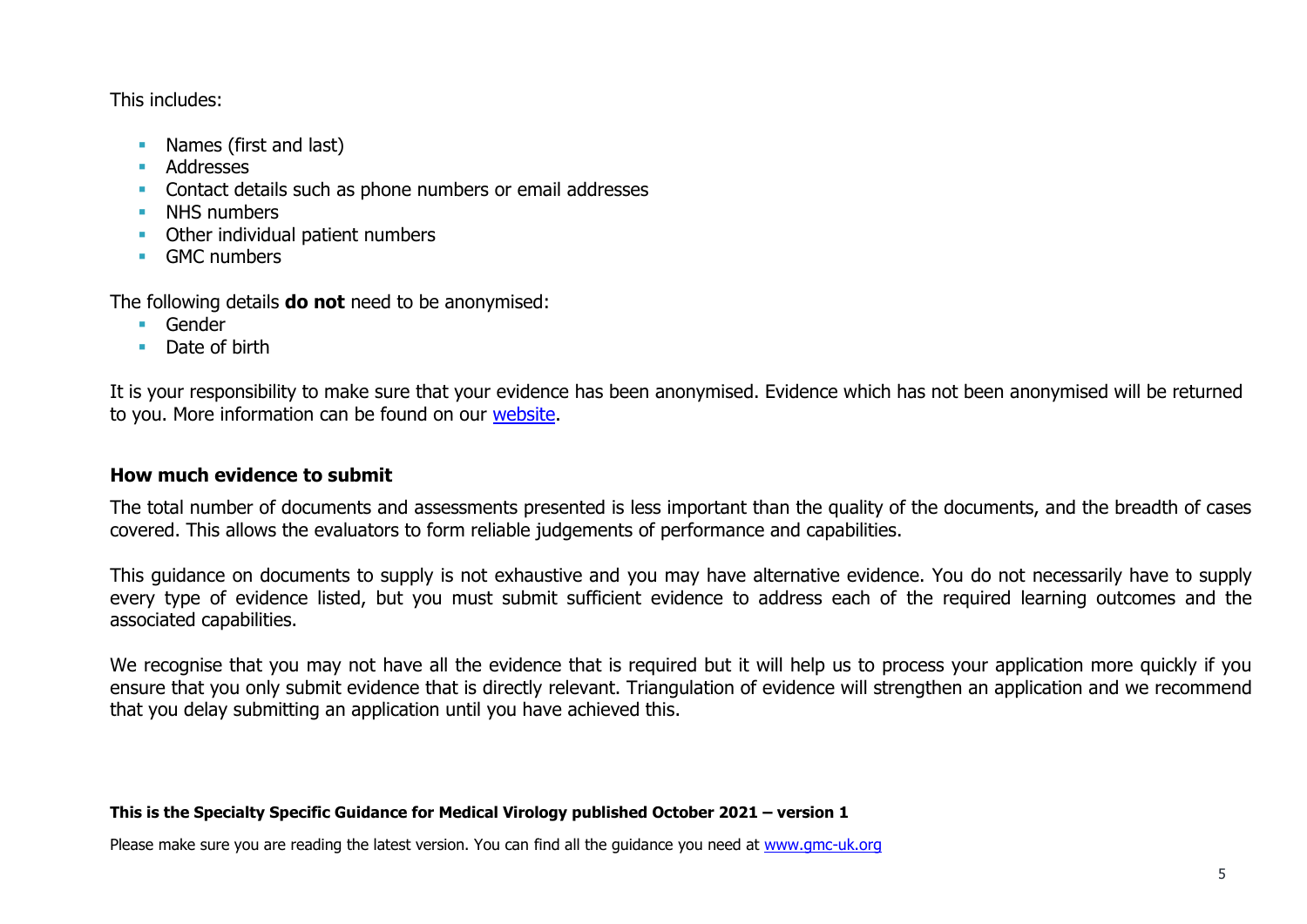Your evidence **must** cover the knowledge, skills and experience to demonstrate the required CiPs in all areas of the curriculum. You should focus on providing **good quality** evidence, rather than quantity. You are advised to review the curriculum and ARCP decision aid to see what is expected from doctors in training in Medical virology in the UK.

You should bear in mind the following points:

- **E** Evidence should show that you're able to assess and offer a first opinion in relevant settings
- **•** Don't duplicate evidence that is relevant to more than one CiP you should include one copy and list it under each relevant CiP (cross referencing).
- **Evidence should only be cross referenced where it adds significant support to a CiP**
- **Evidence should be provided from a variety of clinical settings.**

It will help us to deal with your application more quickly if you make sure that you send us only evidence that is directly relevant.

Evidence of your competence should be recent. In general, evidence of skills or experience more than five years old should not be submitted, as typically it does not demonstrate that the competences have been recently maintained.

As a general guide, we would usually expect to see between 800 and 1000 pages of evidence.

#### **Our [guidance](https://www.gmc-uk.org/-/media/documents/sat---cesr-cegpr-online-application---user-guide---dc11550_pdf-76194730.pdf) on compiling your evidence will help you to decide what is relevant and what is not. We recommend that you read it carefully.**

#### **Organising your evidence**

You need to gather your evidence by CiP and then attach this under the relevant section in your online application. Your evidence will need to be organised to reflect the structure of the online application, which may mean you need to create your own dividers for any hard copy evidence.

#### **This is the Specialty Specific Guidance for Medical Virology published October 2021 – version 1**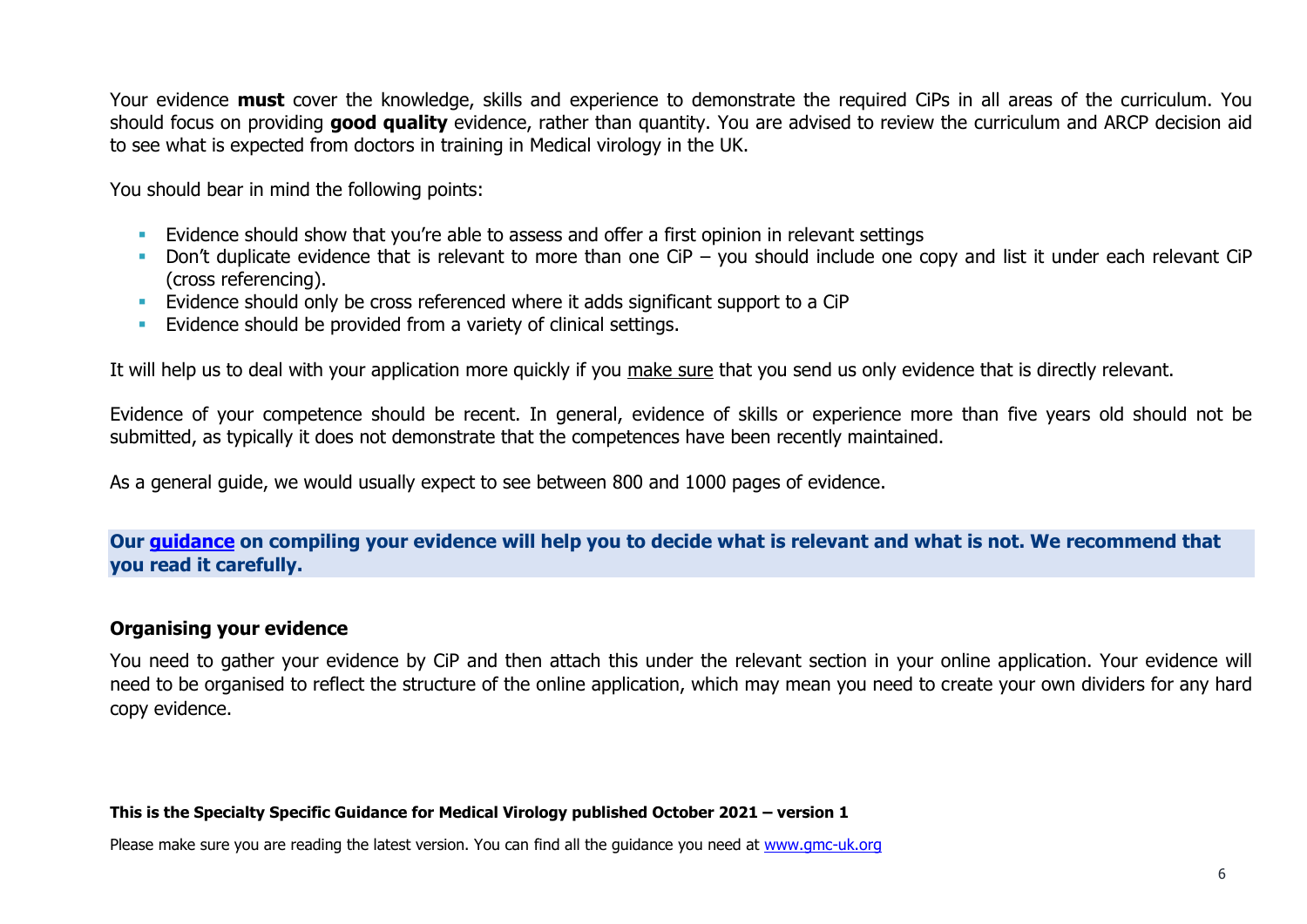The Medical virology curriculum developed by the Royal College of Pathologists is divided into 13 CiPs. Each CiP has a set of descriptors associated with that activity or task. There are six generic CiPs which cover the universal requirements of all specialties as described in the GPC framework and seven specialty CiPs which describe the laboratory and clinical tasks or activities which are essential to the practice of Medical virology. The specialty CiPs have also been mapped to the GPC domains and subsections to reflect the professional generic capabilities required to undertake the clinical tasks.

You need to gather your evidence by area of competence in the curriculum and then attach this under the relevant section in your online application.

It is important to note that you will not be able to compensate for shortfalls in your evidence of training and experience in a particular area of the curriculum by providing extra evidence in other areas.

The amount of evidence needed for each domain will vary, according to the documentation required to cover each capability.

# **Tips for a successful application**

In our experience, CESR applications fail because they provide inadequate or poor evidence of current capability covering the entire curriculum. Below are some tips for you to consider when making an application:

- **E.** Before submitting an application in Medical virology, you must review the current CCT curriculum in conjunction with this document. A strong CESR application will provide evidence to demonstrate that knowledge, skills and experience are equivalent in both the breadth and level of capability, to that set out in the curricula.
- Provide evidence of **current capability** in all areas of the curriculum, including maintenance of capability (i.e. CPD). This includes the maintenance of CiPs and key skills over the last five years – all evidence should be clearly linked to the CiPs.
- **•** Present your evidence in a clear, logical manner. You should refer to our user guide for advice on how to group, title and upload your evidence.
- **Ensure your referees provide detailed support for your key skills across all (or most) areas of the curriculum and understand the** requirements for specialist training and registration in Medical virology in the UK.
- **•** Provide evidence of managing a broad range of patients, as seen daily by Medical virology doctors in the UK.
- **Ensure you have evidence demonstrating equivalent knowledge and skills to Internal medicine or alternative core training.**
- **•** Provide evidence of your clinical capability across the range of experience, ages and settings.

#### **This is the Specialty Specific Guidance for Medical Virology published October 2021 – version 1**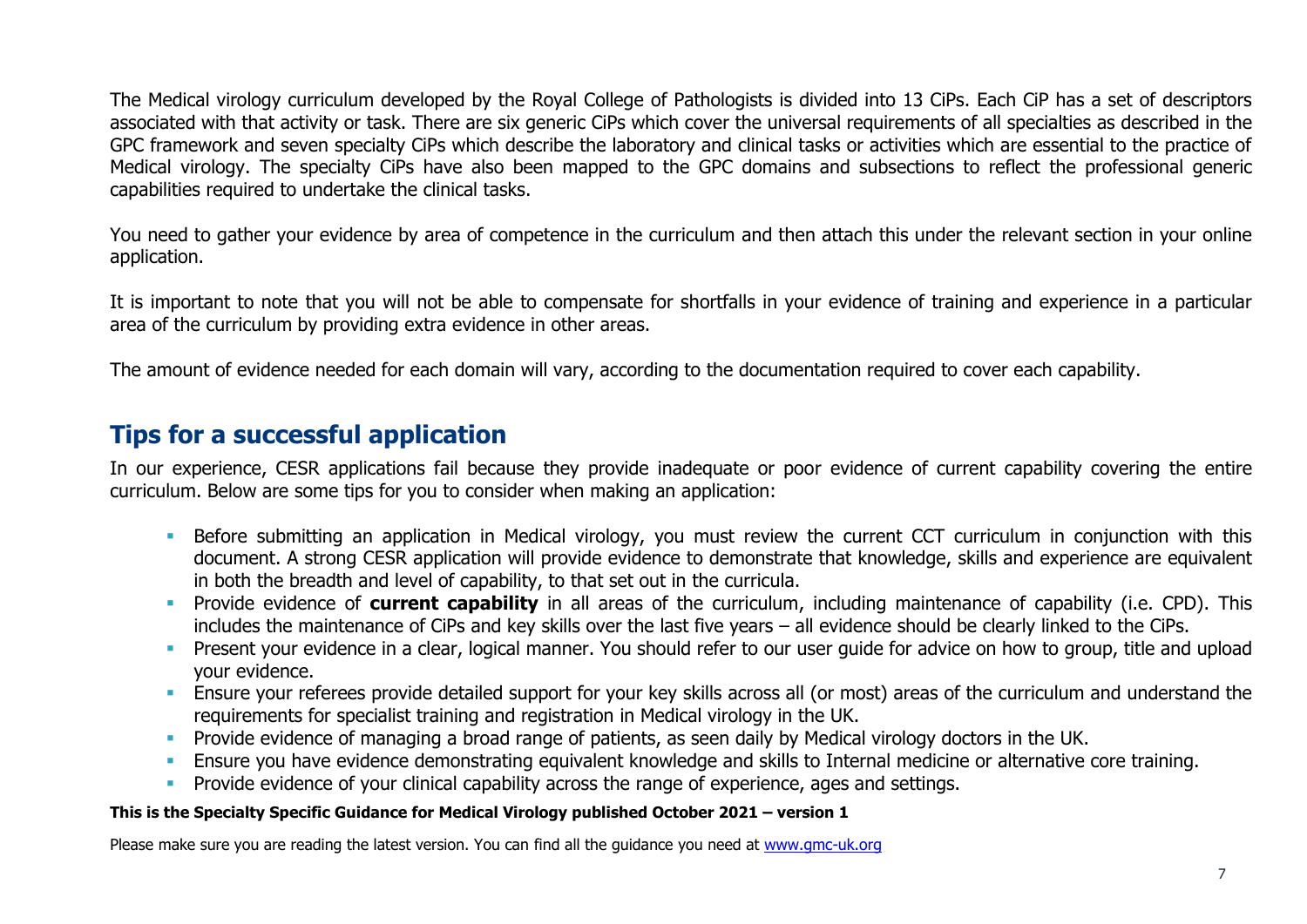**Ensure your evidence demonstrates you are entrusted to act at consultant level across all of the specialty CiPs.** 

**We strongly recommend that you closely match your experiences against the current curriculum and provide evidence of equivalence across all areas.** 

#### **This is the Specialty Specific Guidance for Medical Virology published October 2021 – version 1**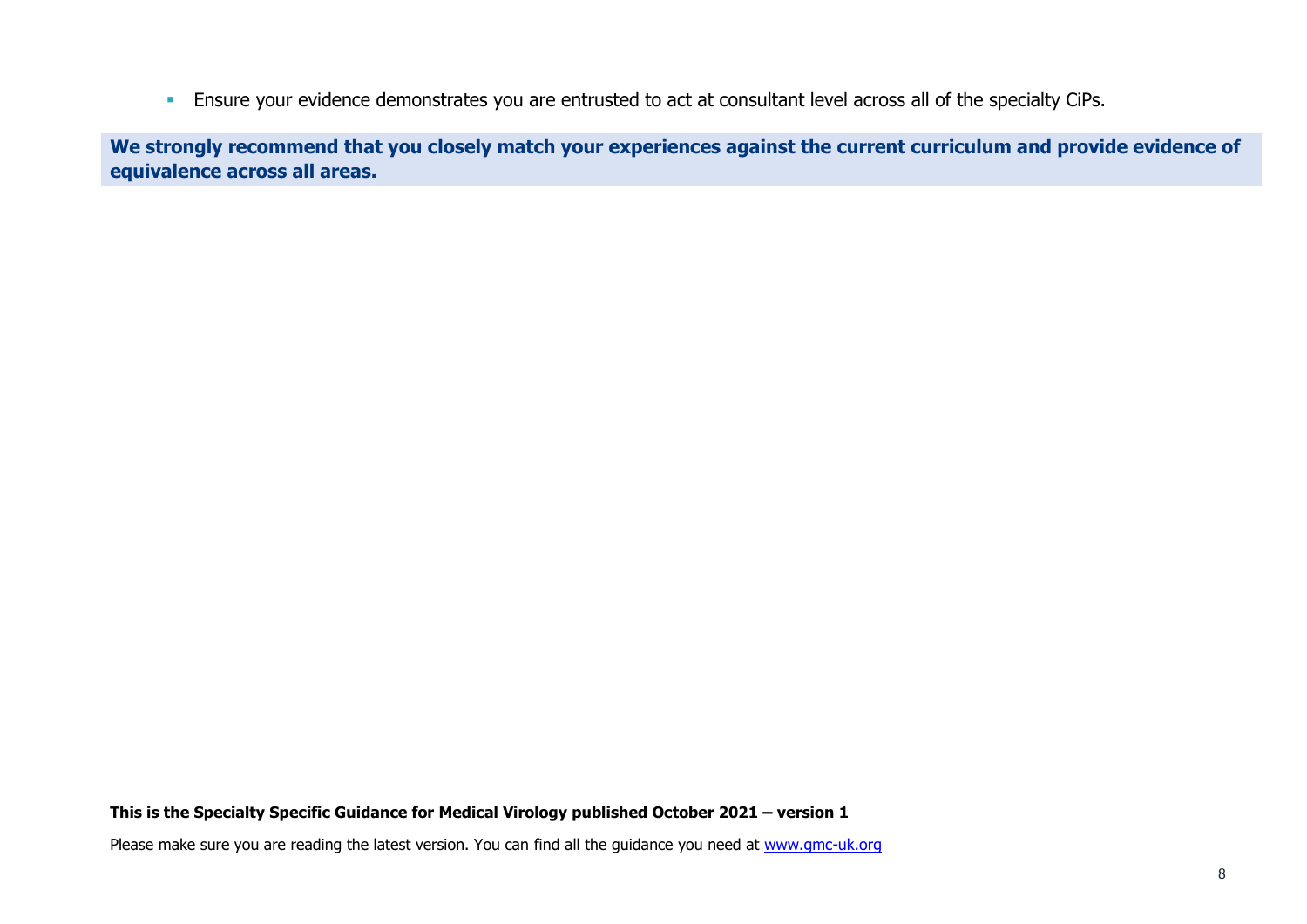## **How your evidence can be used to demonstrate key capabilities in different CiPs**

You will notice that some of the suggested evidence is listed more than once. This is because these documents are relevant to more than one CiP. For example, MSF can be used to demonstrate competence in most CiPs – therefore, you can use the same MSF to demonstrate the required capability across several CiPs.

If you have a document that is relevant to more than one CiP, don't include multiple copies of it. Instead, provide one copy and list it in your application under each relevant CiP, stating that the document is located elsewhere, and you'd like to cross reference it.

Below is a list of evidence that are relevant to most CiPs – it is by no means exhaustive, and you are encouraged to submit a variety of evidence.

There is no set number of SLEs required as they are formative to guide learning. We would strongly advise seeking advice from a trainer (e.g. educational supervisor) to ensure that key capabilities are met. A range of SLEs covering different aspects of the curriculum will help demonstrate competence.

**A description of the assessments below, together with template forms, can be found on the [RCPath](https://www.rcpath.org/trainees/assessment/workplace-based-assessment-wpba/medical-virology.html) and [JRCPTB website](https://www.jrcptb.org.uk/assessment/workplace-based-assessment)**

| Evidence /<br>requirement                             | <b>About</b>                                                                                                         | <b>Minimum</b><br>expectation                          |
|-------------------------------------------------------|----------------------------------------------------------------------------------------------------------------------|--------------------------------------------------------|
| <b>Supervised Learning Events (SLEs)</b>              |                                                                                                                      |                                                        |
| <b>Acute Care</b><br><b>Assessment Tool</b><br>(ACAT) | These should have been undertaken with a consultant and should cover a range of Medical<br>virology cases and topics | $12 - 14$ of each type<br>completed in last 2<br>years |
| <b>Case-based</b><br>discussion (CbD)                 |                                                                                                                      |                                                        |
| mini-clinical<br>evaluation<br>exercise (mini-        |                                                                                                                      |                                                        |

#### **This is the Specialty Specific Guidance for Medical Virology published October 2021 – version 1**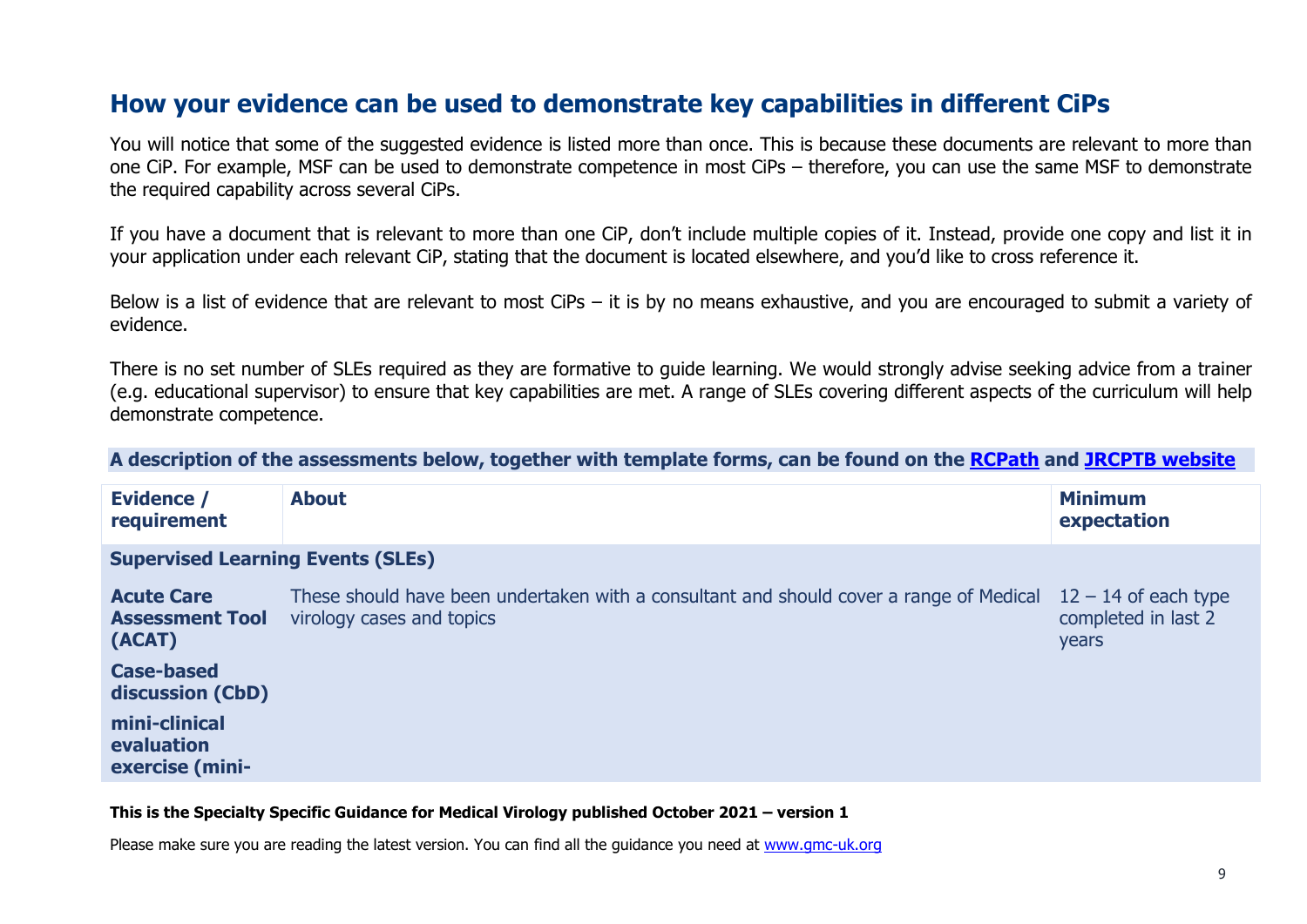| CEX)                                                                                        |                                                                                                                                                                                                                                                                                                                                                                                                                                                       |                                  |
|---------------------------------------------------------------------------------------------|-------------------------------------------------------------------------------------------------------------------------------------------------------------------------------------------------------------------------------------------------------------------------------------------------------------------------------------------------------------------------------------------------------------------------------------------------------|----------------------------------|
|                                                                                             | <b>Workplace Based Assessments (WPBAs)</b>                                                                                                                                                                                                                                                                                                                                                                                                            |                                  |
| <b>Evaluation of</b><br>clinical events<br>(ECE)                                            | Examples include clinicopathological evaluation and reporting of diagnostic material,<br>presentation of a case at a multidisciplinary team meeting, or contributing to quality<br>assurance and audit processes in both clinical and laboratory settings                                                                                                                                                                                             | 12                               |
| <b>Direct</b><br><b>Observation of</b><br><b>Procedural Skills</b><br>(DOPS)                | To cover the range of laboratory based procedures                                                                                                                                                                                                                                                                                                                                                                                                     | 12                               |
| <b>Quality</b><br><b>Improvement</b><br><b>Project</b><br><b>Assessment Tool</b><br>(QIPAT) | Can be used to demonstrate active involvement in service audit or development projects.                                                                                                                                                                                                                                                                                                                                                               | 1 completed in last 12<br>months |
| <b>Patient Survey</b><br>(PS)                                                               | Formal patient feedback is strong evidence as it's an anonymous feedback exercise. It<br>should include approximately 15 patients. The JRCPTB has a template available on their<br>website. A reflective entry reflecting on the survey must be made.<br>Alternative evidence could include:<br>• Thank you letters/cards from patients<br>• Statements from referees<br>• Testimonial letters from colleagues<br>• Feedback from patients/colleagues | 1 completed in last 12<br>months |
| <b>Teaching</b><br>observation (TO)                                                         | At least 1 should be completed by a consultant in the specialty.                                                                                                                                                                                                                                                                                                                                                                                      | 1 completed in last 12<br>months |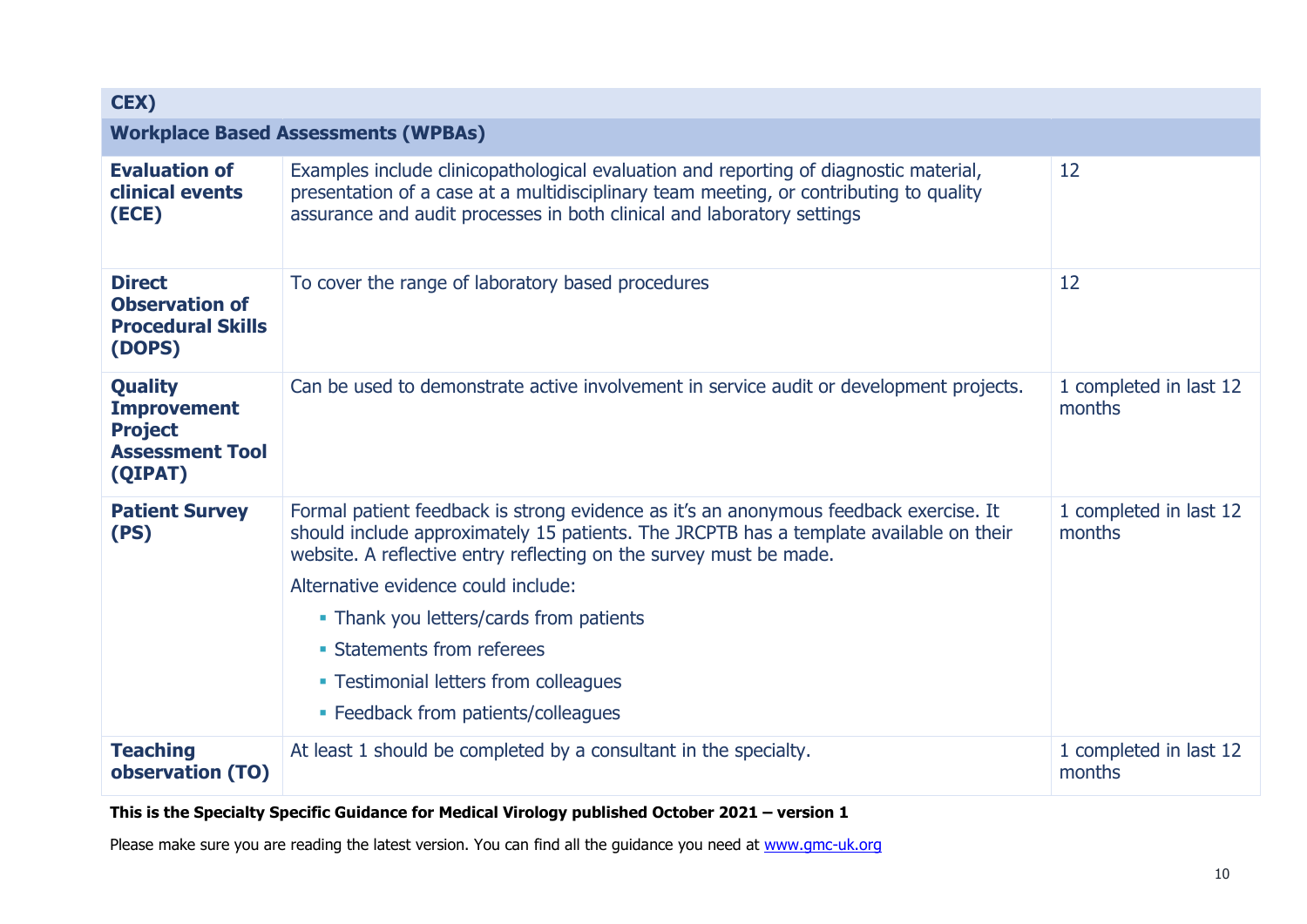| <b>Multi Source</b><br><b>Feedback (MSF)</b>                   | MSF is a strong piece of evidence as it is an anonymous feedback exercise.<br>1 completed in last 12<br>months<br>Minimum of 1 in the year before the application has been submitted $-$ any available from<br>the last 5 years should also be submitted.<br>MSF should include approximately 15 colleagues, and not more than 4 should be doctors.                                                                                                                                                                                                                                                                                                                                                                                                                                                                                                                                                                                                                                                                                                                                             |                                                        |
|----------------------------------------------------------------|-------------------------------------------------------------------------------------------------------------------------------------------------------------------------------------------------------------------------------------------------------------------------------------------------------------------------------------------------------------------------------------------------------------------------------------------------------------------------------------------------------------------------------------------------------------------------------------------------------------------------------------------------------------------------------------------------------------------------------------------------------------------------------------------------------------------------------------------------------------------------------------------------------------------------------------------------------------------------------------------------------------------------------------------------------------------------------------------------|--------------------------------------------------------|
| <b>Other evidence</b>                                          |                                                                                                                                                                                                                                                                                                                                                                                                                                                                                                                                                                                                                                                                                                                                                                                                                                                                                                                                                                                                                                                                                                 |                                                        |
| To be included in<br>the portfolio of<br>evidence              | <b>- Appraisal</b> is good evidence of engaging with systems, processes and mandatory<br>requirements and demonstrates performance (clinical and non-clinical)<br><b>Reflective</b> diaries/evidence of self-reflection<br>٠<br><b>Supervisor report</b> reports from trainers and supervisors are important evidence to<br>٠<br>affirm and support capabilities and performance in both clinical and non-clinical<br>activities. The JRCPTB provides a Multiple Consultant Report (MCR) template for the<br>purpose of these reports of which there should be four in the last 12 months.<br><b>Logbooks</b> must cover the last five years and show the type of procedures you<br>٠<br>performed and your role in the procedure.<br><b>Training events</b> (courses, study days, meetings) over the last five years.<br>٠.<br><b>Evidence of seeing patients</b> over the last five years covering a range of settings,<br>٠<br>referral contexts, conditions, stages of illness, ages.<br><b>Academic activities</b><br>۰.<br><b>Management activities</b><br>٠<br><b>Structured reports</b> | Four completed in the<br>last 12 months (e.g.<br>MCRs) |
| <b>Continuing</b><br><b>Professional</b><br><b>Development</b> | CPD represents the acquisition and maintenance of knowledge, skills and key skills.<br>Courses you may want to provide evidence of include:                                                                                                                                                                                                                                                                                                                                                                                                                                                                                                                                                                                                                                                                                                                                                                                                                                                                                                                                                     |                                                        |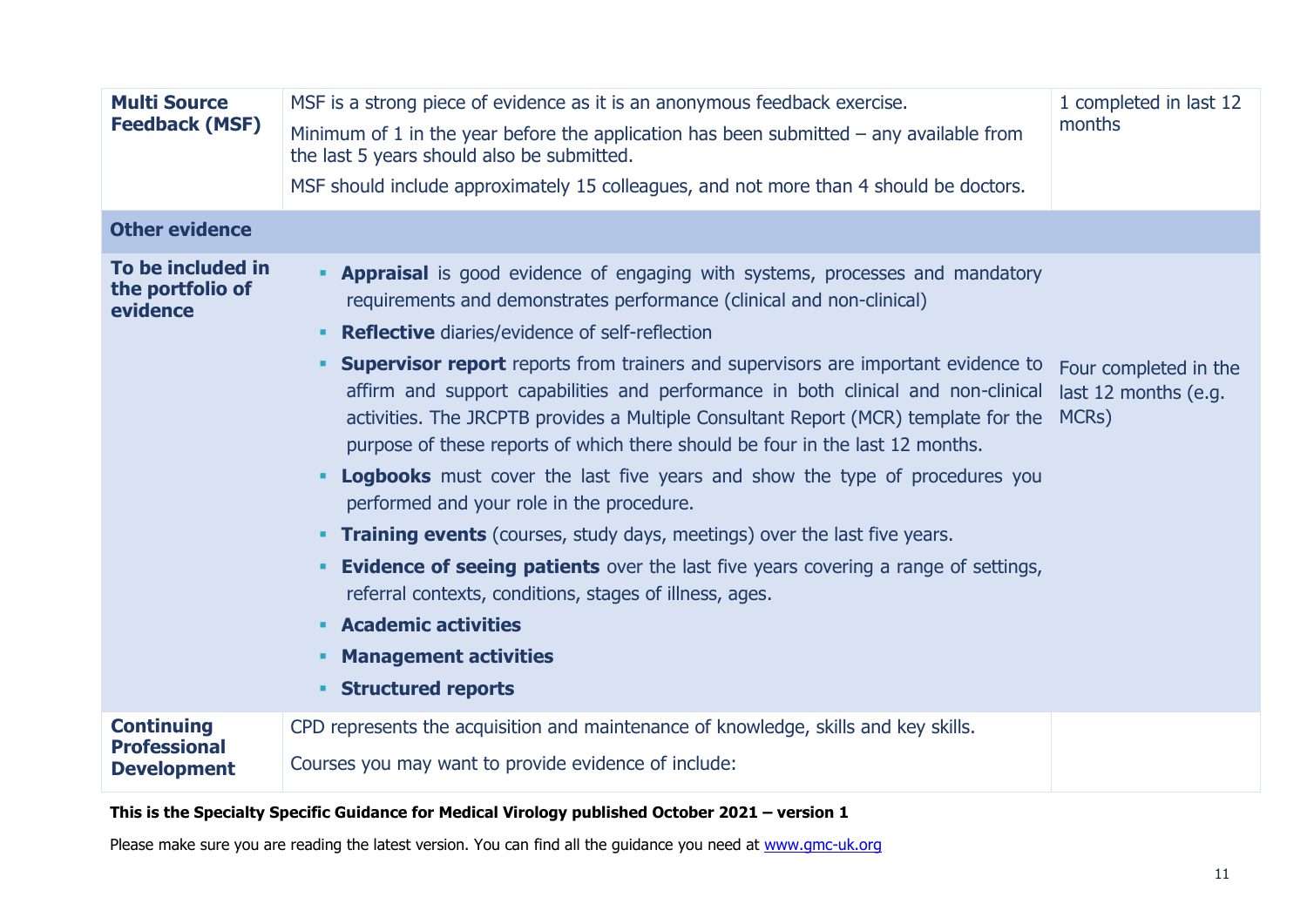| (CPD) | Life support<br>$\mathcal{L}_{\mathcal{A}}$<br>Teaching<br>$\mathcal{L}_{\mathcal{A}}$<br>Simulation<br>$\mathcal{L}_{\mathcal{A}}$<br>Management<br><b>CONTRACTOR</b><br>• Research methodology<br><b>Business</b><br>$\mathcal{L}_{\mathcal{A}}$<br>Communication<br>$\mathcal{L}_{\rm{max}}$<br>Education<br><b>Contract</b> |  |
|-------|---------------------------------------------------------------------------------------------------------------------------------------------------------------------------------------------------------------------------------------------------------------------------------------------------------------------------------|--|
|       | Examples of evidence could include a personal, reflective diary of learning achievements,<br>in addition to detailed evidence of courses attended.                                                                                                                                                                              |  |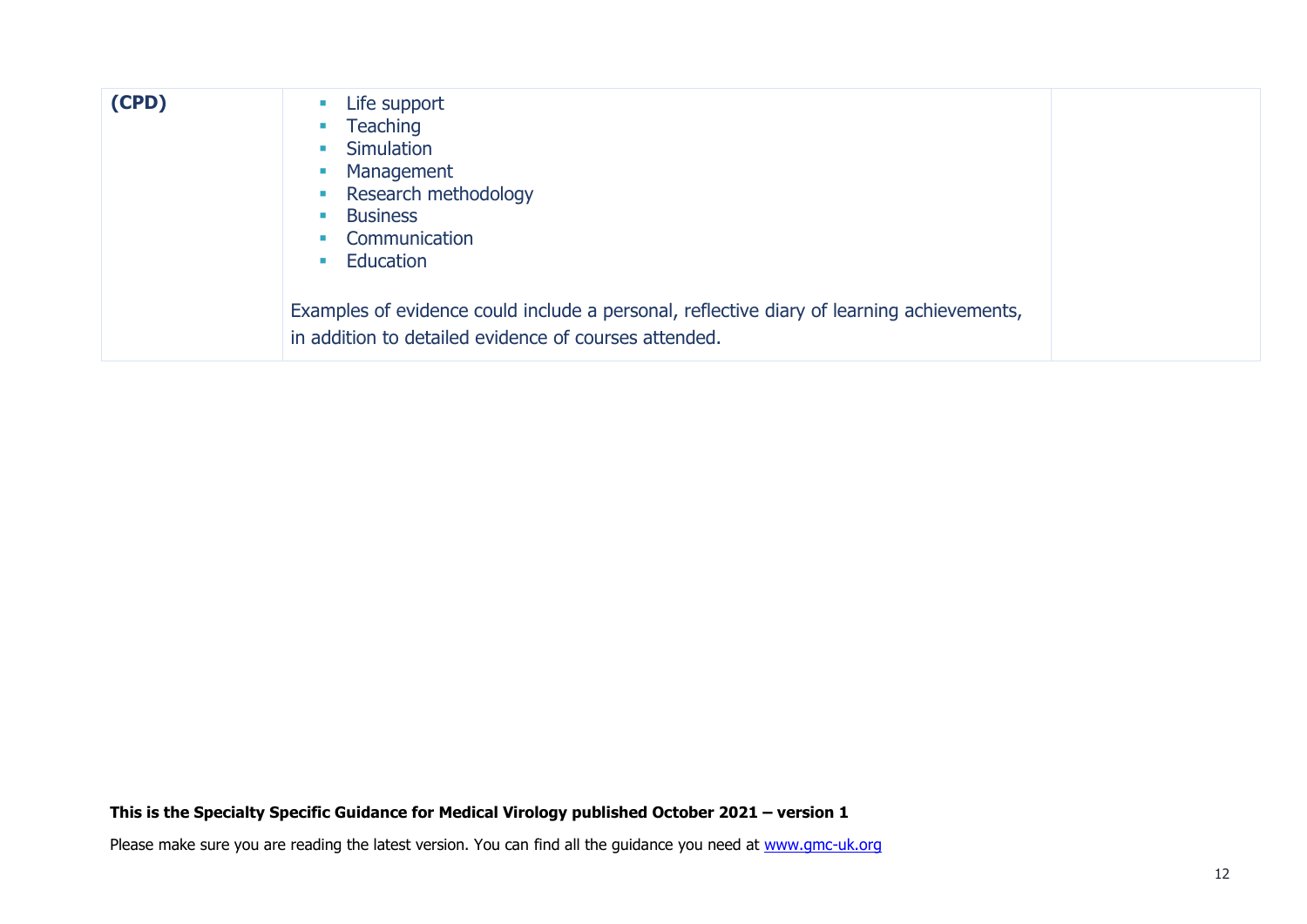# **Evidence of training and qualifications**

Substantial primary evidence for any previous training towards a medical qualification should **only** be submitted if the training is directly relevant to your CESR capabilities **and** dates from the past five years. Otherwise, certificates of completion are sufficient evidence of training.

| <b>Primary medical</b><br>qualification (PMQ) | If you hold full registration with us, you do not need to submit your PMQ as we saw it<br>when we assessed your application for registration.                                                                                                                                                                                                                                             |
|-----------------------------------------------|-------------------------------------------------------------------------------------------------------------------------------------------------------------------------------------------------------------------------------------------------------------------------------------------------------------------------------------------------------------------------------------------|
|                                               | If you do not hold registration, you will need to have your PMQ independently verified by<br>ECFMG before we can grant you full registration with a licence to practise.                                                                                                                                                                                                                  |
|                                               | You can find out more about primary source verification on our website.                                                                                                                                                                                                                                                                                                                   |
|                                               | You only need to get your PMQ verified by ECFMG. The rest of your evidence should be<br>verified in line with our guidance.                                                                                                                                                                                                                                                               |
| <b>Specialist medical</b><br>qualification(s) | Please provide an <b>authenticated copy</b> of any specialist medical qualifications you hold.                                                                                                                                                                                                                                                                                            |
|                                               | Applicants must provide evidence of success in the Membership of the Royal College of<br>Physicians (MRCP) by examination and Fellowship of the Royal College of Pathologists<br>(FRCPath) by examination (Information can be found on the College website).                                                                                                                              |
|                                               | If the applicant does not hold the MRCP and/or FRCPath then they must provide a robust<br>portfolio of evidence of knowledge of the breadth and depth of the curriculum.                                                                                                                                                                                                                  |
|                                               | Applicants in possession of FRCPath should provide <b>a copy</b> of their certificate, but this<br>does not have to be authenticated. This will be checked directly by the Royal College of<br>Pathologists. If evidence of another specialist qualification is being provided, it must be<br>supported by original or authenticated certificates and the curriculum/syllabi or standards |

#### **This is the Specialty Specific Guidance for Medical Virology published October 2021 – version 1**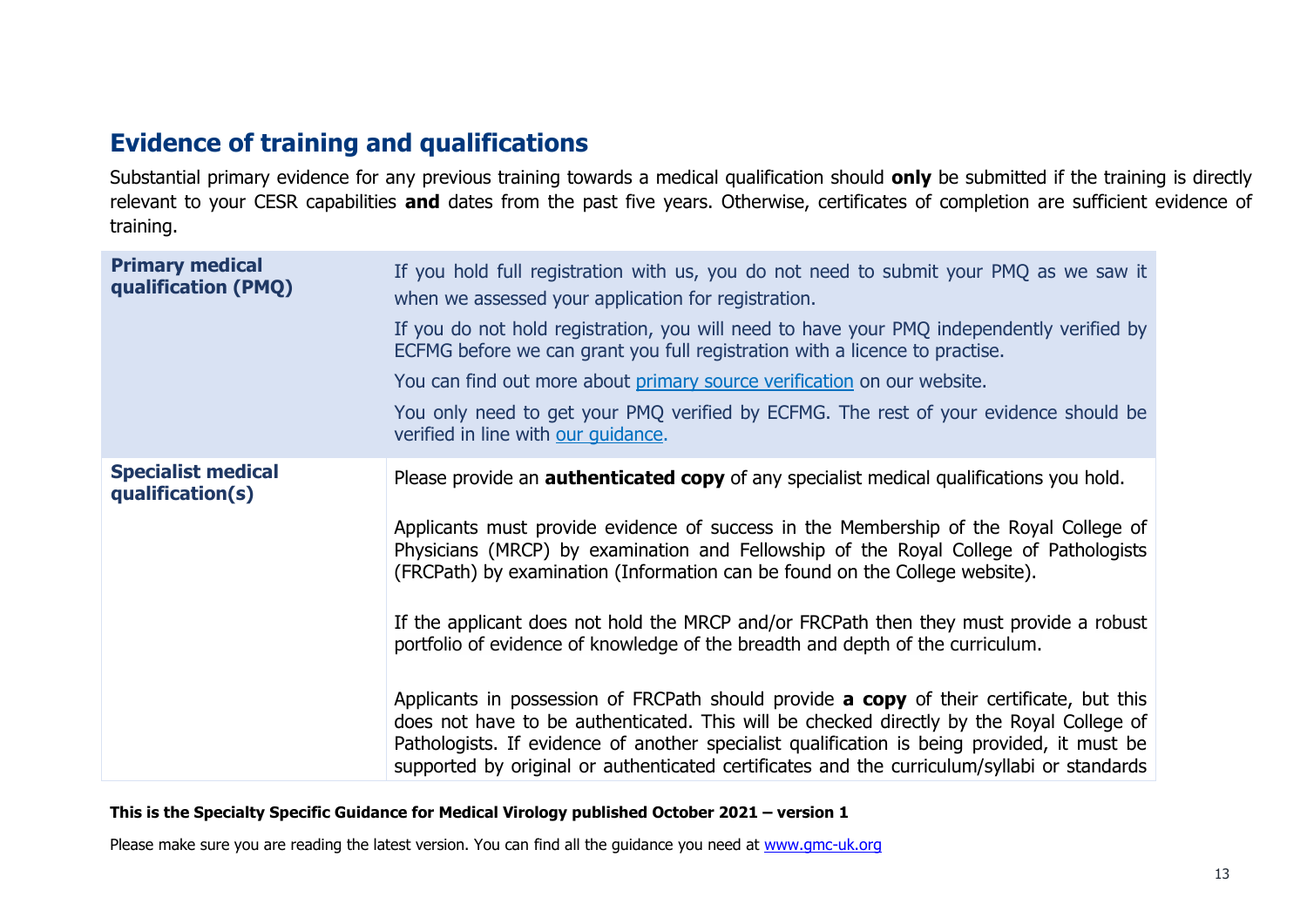|                                   | for its award. Applicants without such evidence will need to submit very robust and clear<br>alternative evidence that they have been assessed to an appropriate level in their specialty<br>if the Board is to be satisfied of equivalence to CCT standards.                                                                                                                                                                                                     |
|-----------------------------------|-------------------------------------------------------------------------------------------------------------------------------------------------------------------------------------------------------------------------------------------------------------------------------------------------------------------------------------------------------------------------------------------------------------------------------------------------------------------|
|                                   | There are no qualifications from outside Europe that enable automatic entry to the<br>Specialist Register in any specialty. An evaluation is made based on an applicant's whole<br>career and therefore two applicants with the same qualifications but different training<br>and/or experience may not receive the same decision.                                                                                                                                |
|                                   | Please list unsuccessful attempts at examinations (where you have not subsequently been<br>successful) in the application form.                                                                                                                                                                                                                                                                                                                                   |
|                                   | If your specialist medical qualification is from outside the UK, please ensure that you<br>provide the following evidence in addition to your qualification:<br>Training curriculum or examination syllabus<br>Formal period assessments completed during training (these may be older than 5<br>years)                                                                                                                                                           |
| <b>Recent specialist training</b> | If you have worked in posts approved for a specialist training programme for a relevant<br>qualification outside the UK in the past five years, please provide an <b>authenticated copy</b><br>of the curriculum or syllabus that was in place when you undertook your training.                                                                                                                                                                                  |
|                                   | If a formal curriculum or syllabus (including assessment methods) is not available, please<br>provide a letter from the awarding body outlining the content of the training programme or<br>examination.                                                                                                                                                                                                                                                          |
|                                   | You must provide evidence of formal periodic assessment during your training. This<br>evidence must have been completed at the time the training was undertaken (if it is<br>completed retrospectively less weight will be given to the information provided). If you do<br>not supply formal assessment documents, the curriculum must demonstrate how you were<br>assessed. A detailed letter of verification from an educational supervisor would satisfy this |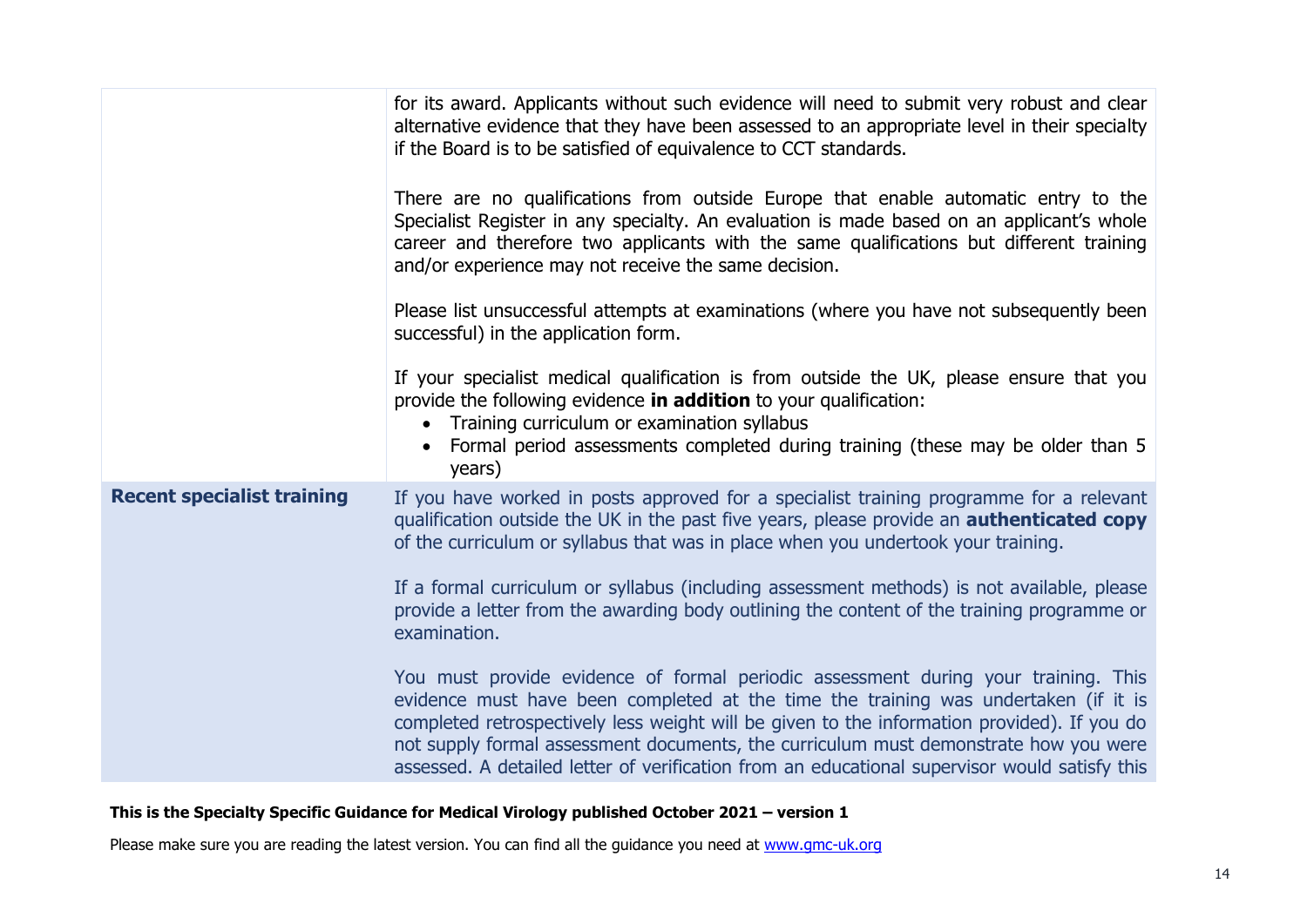|                                                                    | requirement.                                                                                                                                                                                                  |
|--------------------------------------------------------------------|---------------------------------------------------------------------------------------------------------------------------------------------------------------------------------------------------------------|
|                                                                    | If areas for development were highlighted, please provide evidence to demonstrate that<br>you have subsequently addressed them.                                                                               |
|                                                                    | If you have undertaken approved specialty training towards a CCT or CESR(CP) in Medical<br>virology in the UK in the past five years, you should provide a copy of your ARCPs.                                |
| <b>Specialist registration</b><br>outside the UK                   | Please provide an <b>authenticated copy</b> of details of the registration requirements of that<br>authority.                                                                                                 |
| <b>Other relevant</b><br>qualifications and<br><b>certificates</b> | You may also include postgraduate qualifications in other areas if they are relevant to<br>associated capabilities e.g. degrees or diplomas in relevant areas, teaching, management,<br>research methodology. |
|                                                                    | Please provide copies of certificates.                                                                                                                                                                        |

# **Evidence of employment in posts and duties (including training posts)**

**Curriculum Vitae** Information on how you present you CV can be found on the [GMC website.](https://www.gmc-uk.org/registration-and-licensing/join-the-register/registration-applications/specialist-application-guides/specialist-registration-cesr-or-cegpr/how-do-i-structure-my-cv)

#### **This is the Specialty Specific Guidance for Medical Virology published October 2021 – version 1**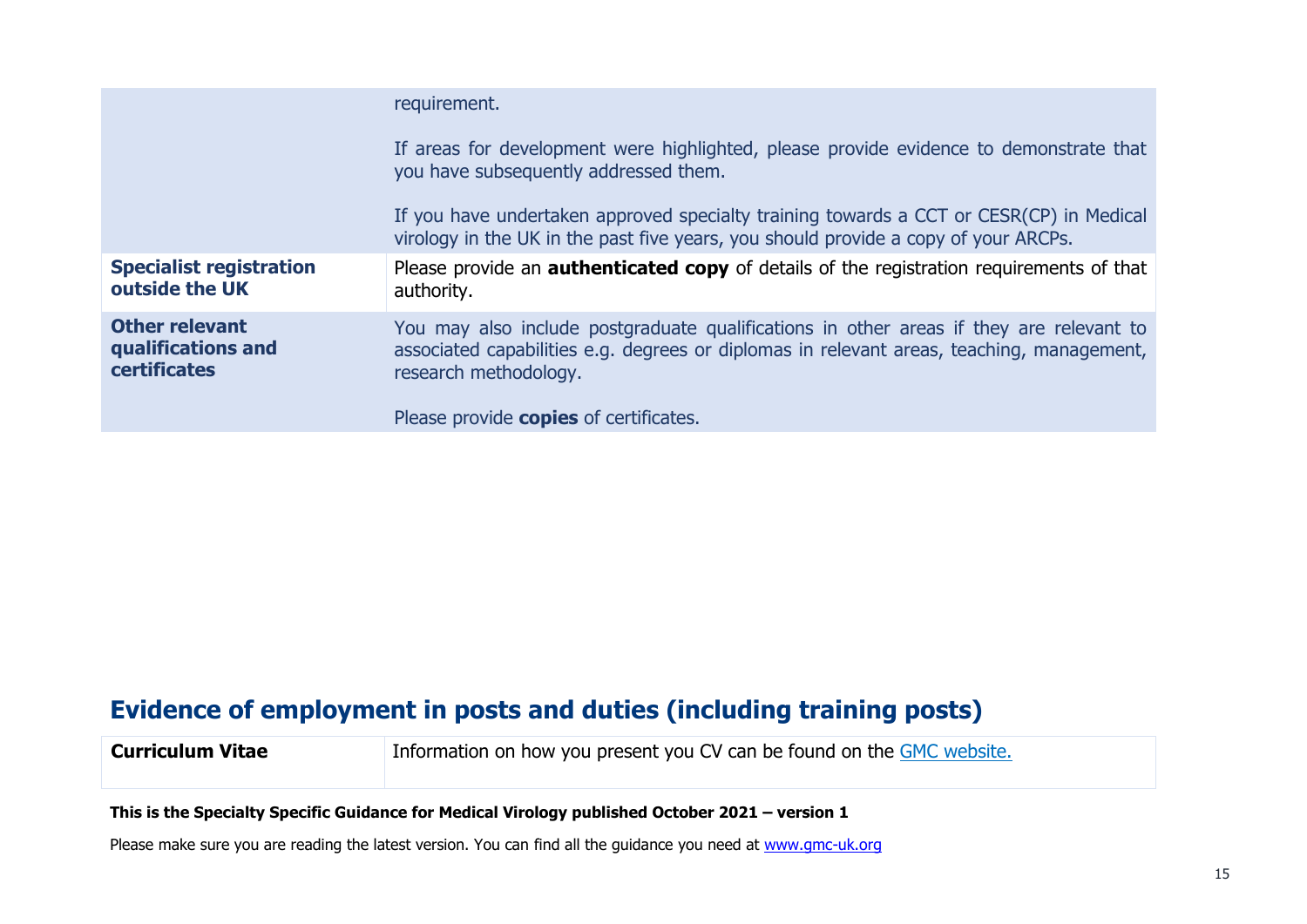| <b>Employment</b><br><b>letters</b><br>contracts of employment | <b>and</b> The information in these letters and contracts <b>must</b> match your CV. They will confirm the<br>following:<br>dates you were in post<br>post title, grade, training<br>type of employment: permanent, fixed term, or part time (including percentage of<br>whole time equivalent)                                                                                                                                                                                                        |
|----------------------------------------------------------------|--------------------------------------------------------------------------------------------------------------------------------------------------------------------------------------------------------------------------------------------------------------------------------------------------------------------------------------------------------------------------------------------------------------------------------------------------------------------------------------------------------|
| <b>Job descriptions</b>                                        | These <b>must</b> match the information in your CV. They will confirm the following:<br>your position within the structure of your department<br>your post title<br>your clinical and non-clinical commitment<br>your involvement in teaching or training.                                                                                                                                                                                                                                             |
| <b>Rotas</b>                                                   | You must provide samples of your rotas from the last three years. These should<br>demonstrate your weekly clinical and non-clinical activities. For example, if you worked a<br>1:8 rota, you should submit eight consecutive weeks' rota to represent that placement.                                                                                                                                                                                                                                 |
| Departmental/Unit<br>annual<br>caseload statistics             | You should provide departmental and unit caseload statistics, activity data, range and<br>scope of work undertaken in a placement from the last three years.                                                                                                                                                                                                                                                                                                                                           |
| <b>Appraisal</b>                                               | Those working in an NHS or managed environment should submit evidence of annual<br>appraisals. A revalidation or appraisal portfolio would be appropriate (if it is completed<br>retrospectively less weight will be given to the information provided).<br>For non-training posts you should provide evidence of ongoing evaluation of your<br>performance. This may take the format of formal appraisals by the department head or line<br>manager (clinical director, medical director, professor). |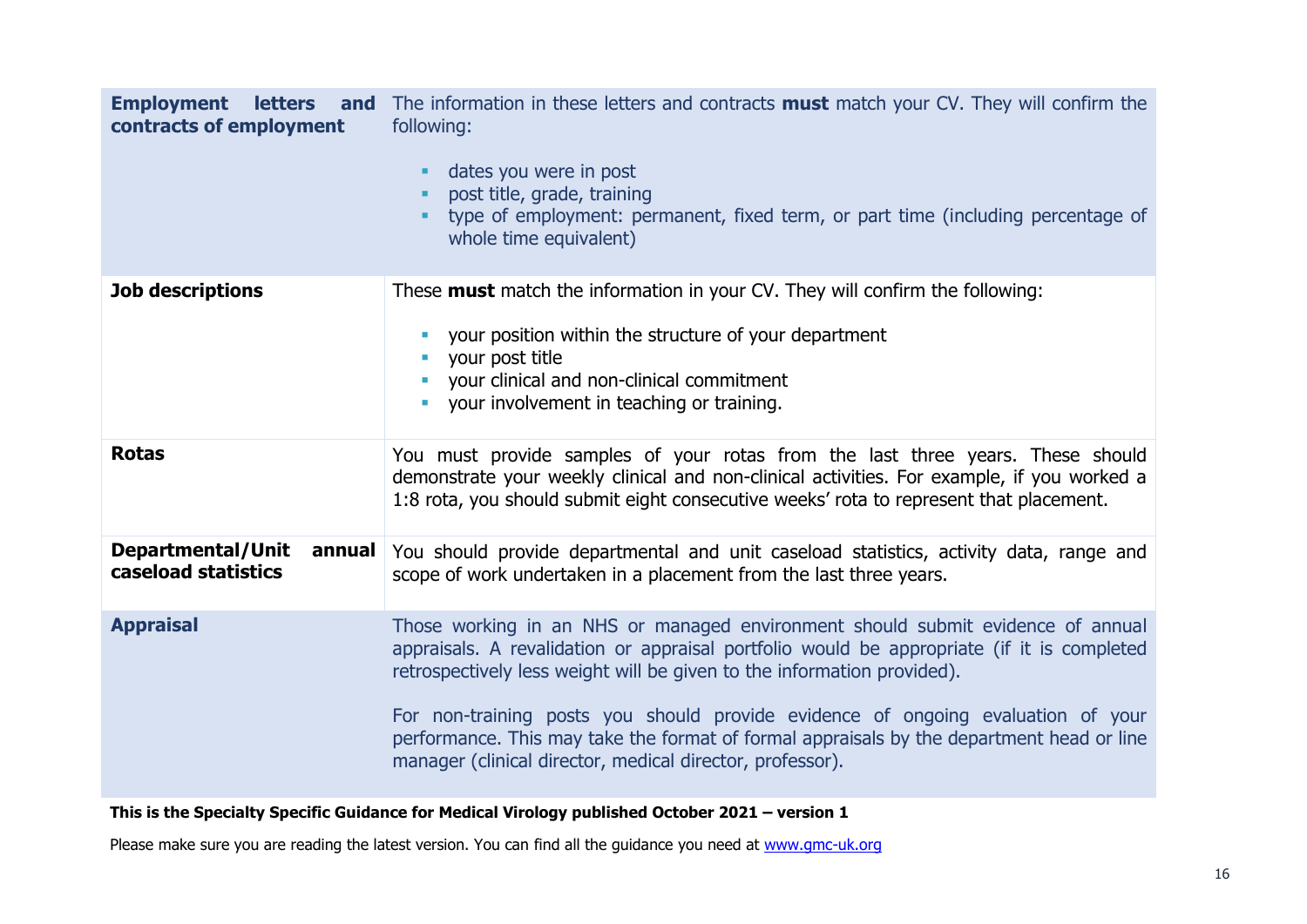|                                       | For those applicants working in independent practice it is recommended that at least one<br>employer appraisal is undertaken and summary documentation of this submitted with the<br>application.<br>Where an applicant is not based in the UK alternative forms of appraisal are strongly<br>advised. Alternative evidence may include letters (written at the time) commenting on your<br>performance. In addition, where no formal appraisal or assessment forms are available you<br>must provide information on the method of career review or progression. |
|---------------------------------------|------------------------------------------------------------------------------------------------------------------------------------------------------------------------------------------------------------------------------------------------------------------------------------------------------------------------------------------------------------------------------------------------------------------------------------------------------------------------------------------------------------------------------------------------------------------|
| $360^\circ$<br>and<br><b>feedback</b> | <b>multi-source</b>   Each MSF will be considered and will be evaluated individually.<br>You should supply evidence of feedback completed at the time from colleagues of all levels<br>(peers, management etc). In addition to MSF, evidence may include letters, references for<br>posts applied for etc.                                                                                                                                                                                                                                                       |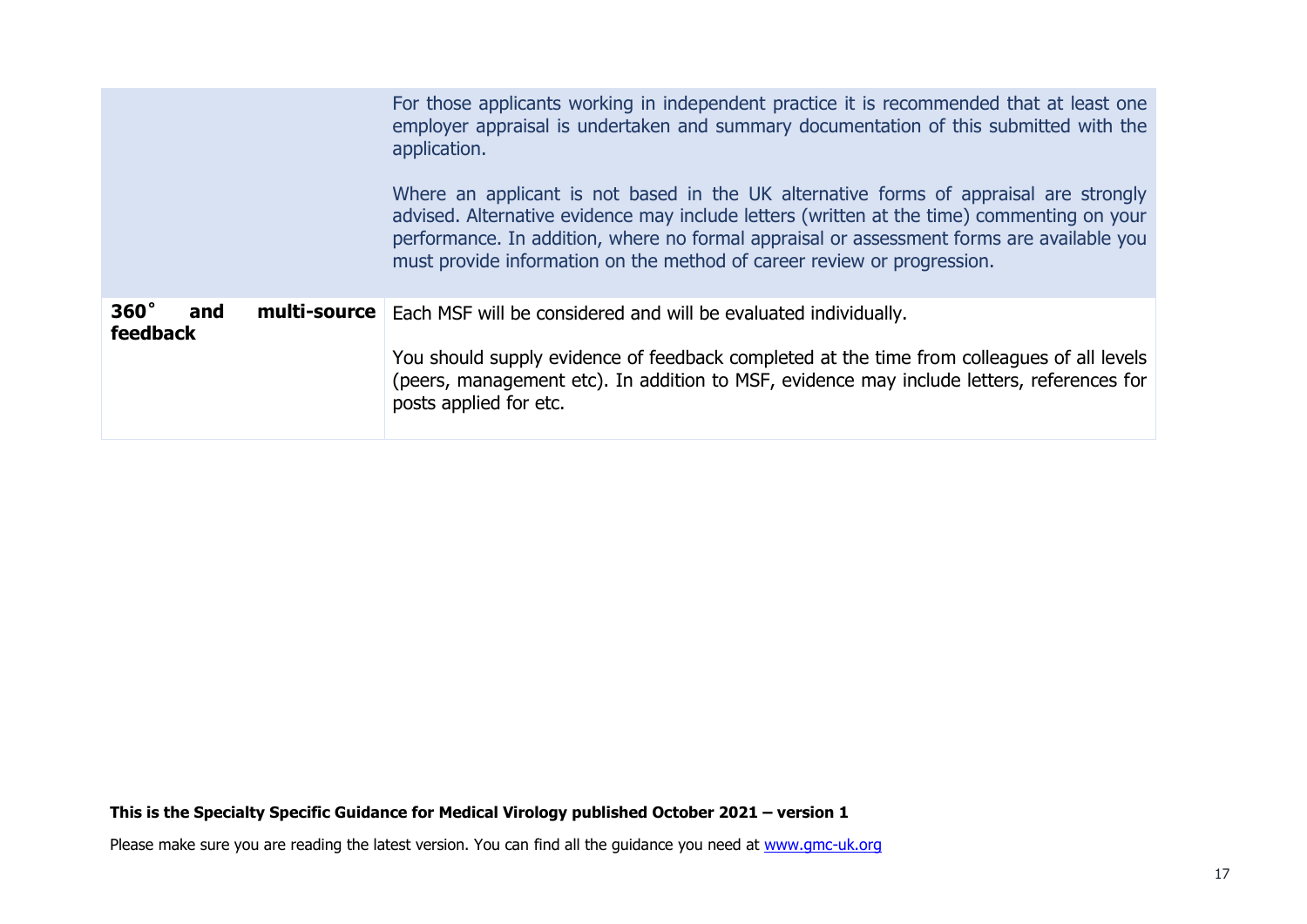### **Generic CiPs**

The suggested documentation is given below each CiP and the overall numbers expected are given in the section above. Each piece of evidence can support more than one CiP and you should cross reference

### **CiP 1: Able to function successfully within NHS organisational and management systems**

### **Key skills:**

- **E** Aware of, and adheres to, the GMC professional requirements.
- **E** Aware of public health issues including population health, social determinants of health and global health perspectives.
- **Demonstrates effective clinical leadership.**
- Demonstrates promotion of an open and transparent culture.
- Keeps up to date through learning and teaching.
- **Demonstrates engagement in career planning.**
- **•** Demonstrates capabilities in dealing with complexity and uncertainty.
- Aware of the role and processes for commissioning.
- Aware of the need to use resources wisely.

### **Suggested documentation:**

- Reports from consultants who have worked with you, such as the [Multiple Consultant Report \(MCR\)](https://www.jrcptb.org.uk/assessment/workplace-based-assessment)
- Feedback from a variety of clinical and non-clinical colleagues who have worked with you, such as the Multisource Feedback (MSF)
- **Evidence of taking an active role in governance structures, including service development. This may, for example, the minutes of** meetings for governance and unit management in which the applicant has been involved, MDT meetings, and any documented service development initiatives such as QIPAT.
- Evidence of attendance at an NHS /health service management course

#### **This is the Specialty Specific Guidance for Medical Virology published October 2021 – version 1**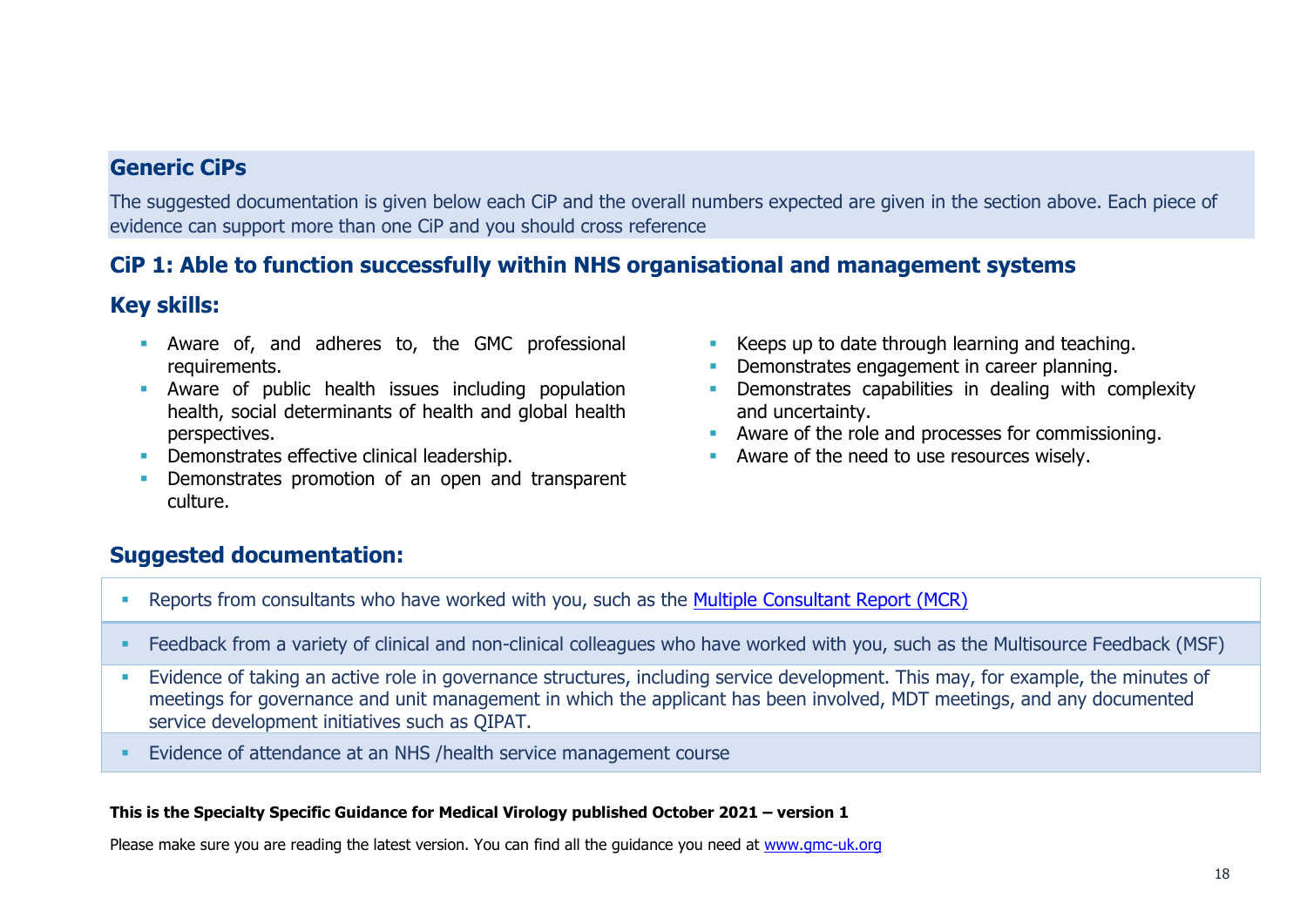### **CiP 2: Able to deal with ethical and legal issues related to clinical practice**

### **Key skills:**

- **EXECUTE:** Aware of national legislation and legal responsibilities, including safeguarding vulnerable groups.
- **EXECTE A** Behaves in accordance with ethical and legal requirements
- **•** Demonstrates ability to offer apology or explanation when appropriate.
- Demonstrate ability to lead the clinical team in ensuring that ethical and legal factors are considered openly and consistently.

### **Suggested documentation:**

- Reports from consultants who have worked with you, such as the MCR, end of placement and appraisal reports
- Feedback from a variety of clinical and non-clinical colleagues who have worked with you, such as the Multisource Feedback (MSF)
- Evidence of ability to assess the mental capacity of patients to make healthcare decisions. Evidence could include:
	- Reflections on cases where you had to assess a patient's mental capacity
- Evidence of involvement in making best interests' decisions, such as:
	- Notes
	- Letters
	- Meeting minutes
- Awareness of relevant legislation, including mental capacity legislation by completion of an online training course, for example:
	- eLfH Mental Capacity Act:<https://www.e-lfh.org.uk/programmes/mental-capacity-act/>
	- CPD Online Mental Capacity Act: <https://cpdonline.co.uk/course/mental-capacity-act/>
	- SCIE Mental Capacity Act:<https://www.scie.org.uk/e-learning/mca>

#### **This is the Specialty Specific Guidance for Medical Virology published October 2021 – version 1**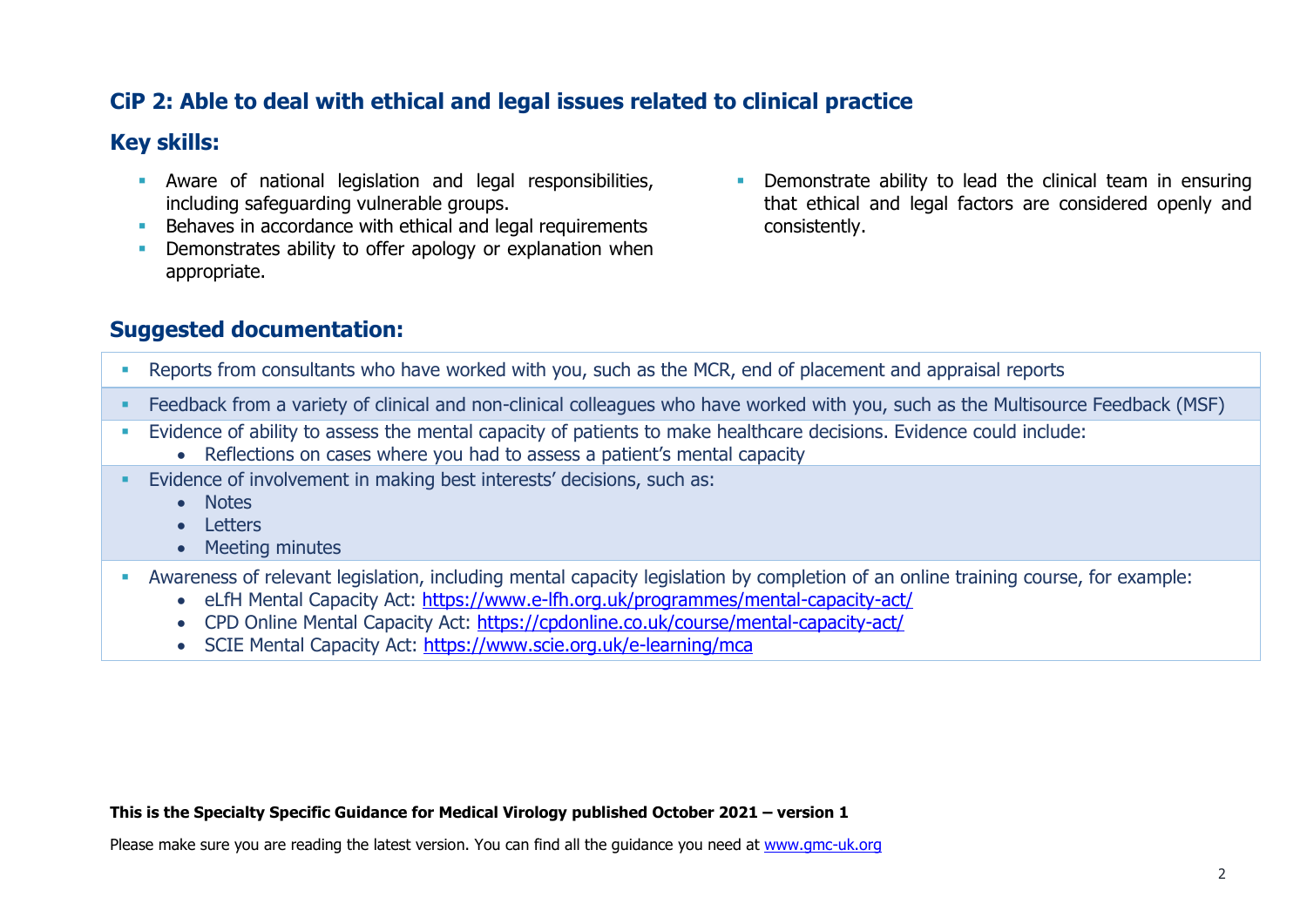### **CiP 3: Communicates effectively and is able to share decision making, while maintaining appropriate situational awareness, professional behaviour and professional judgement**

### **Key skills:**

- **EXECOMMUNICATELY COMMUNICATES** clearly with patients and carers in a variety of settings.
- **EXECOMMUNICATES** effectively with clinical and other professional colleagues.
- **EXECUTE:** Identifies and manages barriers to communication (e.g. cognitive impairment, speech and hearing problems, capacity issues).
- Demonstrates effective consultation skills including effective verbal and non-verbal interpersonal skills.
- **·** Shares decision making by informing the patient, prioritising the patient's goals and wishes, and respecting the patient's beliefs, concerns and expectations.
- Shares decision making with children and young people.
- **EXECUTE:** Applies management and team working skills appropriately, including influencing, negotiating, reassessing priorities and effectively managing complex, dynamic situations.

### **Suggested documentation:**

- Reports from consultants who have worked with you, such as the MCR, end of placement and appraisal reports
- Feedback from a variety of clinical and non-clinical colleagues who have worked with you, such as the Multisource Feedback (MSF)
- **Evidence of your ability to analyse a patient's communication difficulties:** 
	- Reflective diaries
- **EXECO FEEDBACK from patients, such as a patient survey**
- **EXECTE ENTERITY ENDIREY In A SET LETT** Reflective practice entries about patients or families who posed difficulties
- **Exercised learning event**

#### **This is the Specialty Specific Guidance for Medical Virology published October 2021 – version 1**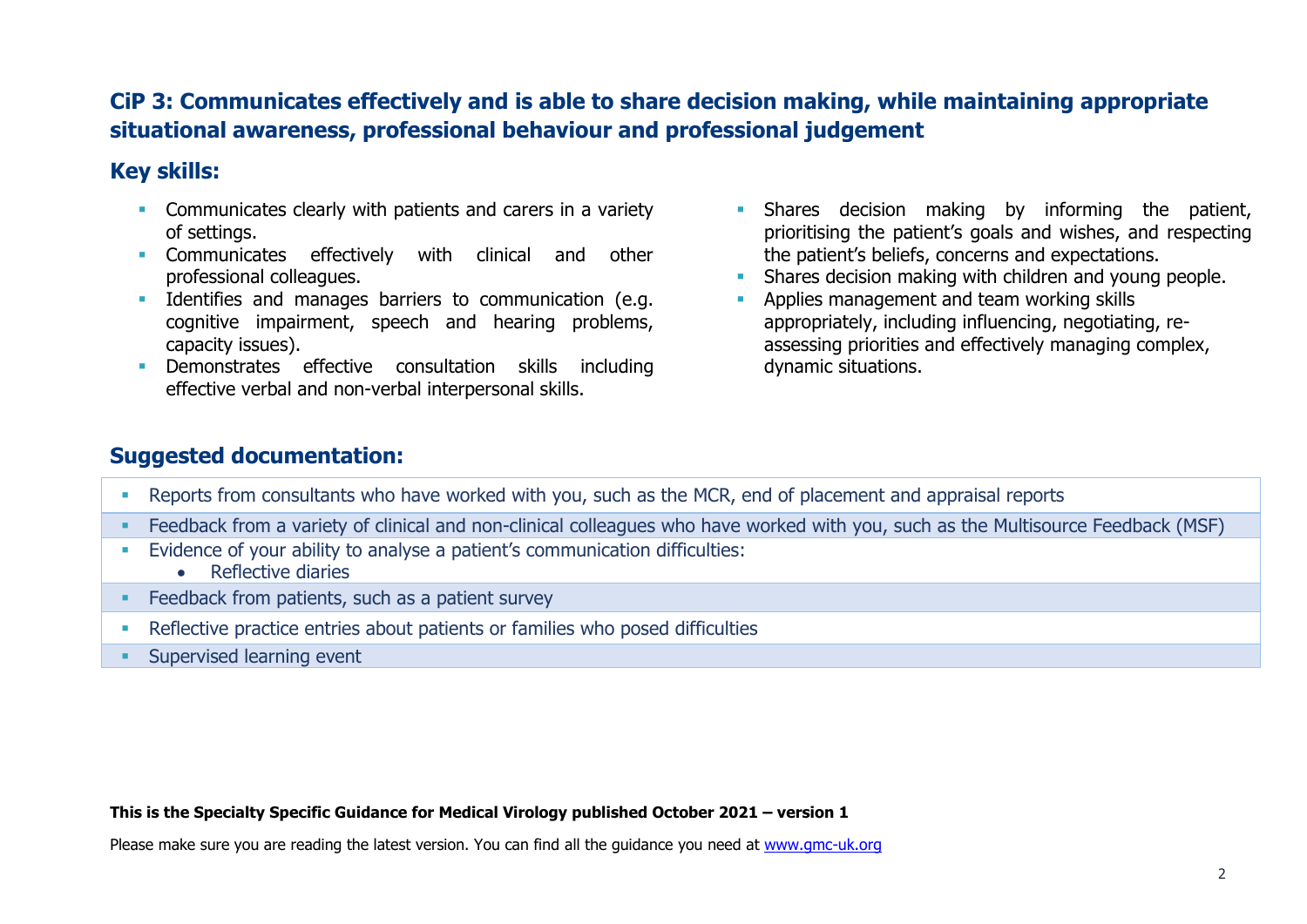### **CiP 4: Is focused on patient safety and delivers effective quality improvement in patient care**

#### **Key skills:**

- **■** Makes patient safety a priority in clinical practice
- Raises and escalates concerns where there is an issue with patient safety or quality of care.
- **Demonstrates commitment to learning from patient safety** investigations and complaints.
- **EXECUTE:** Shares good practice appropriately.
- **Contributes to and delivers quality improvement.**
- **Understands basic Human Factors principles and practice** at individual, team, organisational and system levels
- **■** Understands the importance of non-technical skills and crisis resource management.
- Recognises and works within limit of personal competence
- Avoids organising unnecessary investigations or prescribing poorly evidenced treatments.

### **Suggested documentation:**

- Reports from consultants who have worked with you, such as the MCR, end of placement and appraisal reports
- Feedback from a variety of clinical and non-clinical colleagues who have worked with you, such as the Multisource Feedback (MSF)
- Reflective practice entries about patients or families who posed difficulties
- Evidence that you have arranged and attended meetings about a patient with Social Services or other non-health organisations. For example:
	- Meeting minutes, demonstrating your attendance and participation
	- Invites sent from you demonstrating arranging meetings
- **E** Supervised learning event
- Documented evidence of development of procedures to improve inter-service and inter-agency communication, you will need to demonstrate your involvement in the new procedure and its effectiveness e.g. project report, letter from supervisor
- **•** Specific quality improvement activity, such as a QIPAT
- Copies of letters you have written to NHS and non-NHS services involved with patients

#### **This is the Specialty Specific Guidance for Medical Virology published October 2021 – version 1**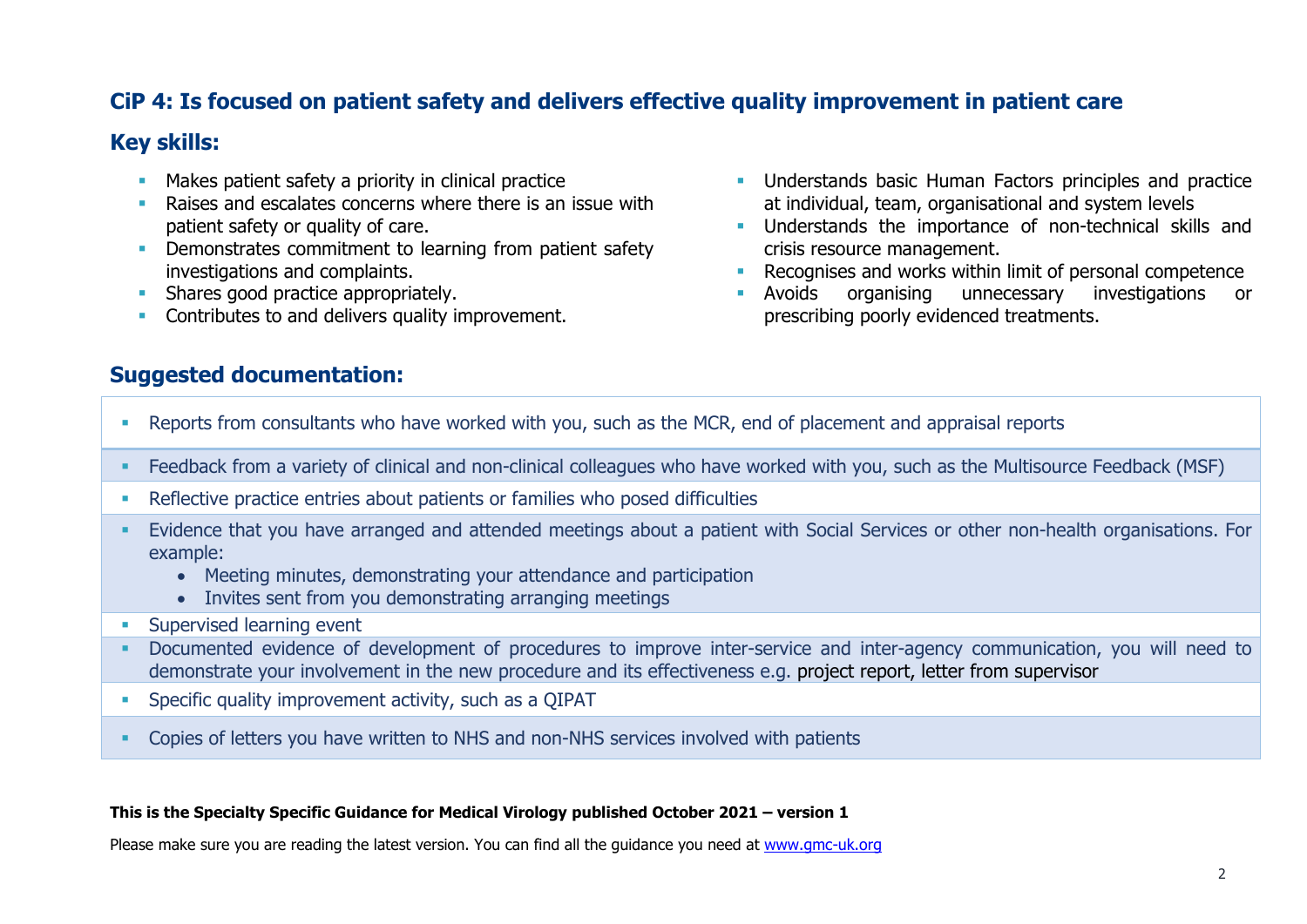### **CiP 5: Carries out research and manages data appropriately**

### **Key skills:**

- **EXECT** Manages clinical information / data appropriately.
- **Understands principles of research and academic writing.**
- **•** Demonstrates ability to carry out critical appraisal of the literature.
- **EXECUTE:** Understands the role of evidence in clinical practice and demonstrates shared decision making with patients.
- **EXECUTE:** Demonstrates appropriate knowledge of research methods, including qualitative and quantitative approaches in scientific enquiry.
- **EXECUTE:** Demonstrates appropriate knowledge of research principles and concepts and the translation of research into practice.
- **EXECUTE:** Follows guidelines on ethical conduct in research and consent for research.
- **■** Understands public health epidemiology and global health patterns.
- **EXECOGNISES potential of applied informatics, genomics,** stratified risk and personalised medicine and seeks advice for patient benefit when appropriate.

### **Suggested documentation:**

- Reports from consultants who have worked with you, such as the MCR, end of placement and appraisal reports
- **EXECT ADDE FEEDBACK from a variety of clinical and non-clinical colleagues who have worked with you, such as the Multisource Feedback (MSF)**
- Evidence of completion of Good Clinical Practice (GCP) training:
	- [www.nihr.ac.uk/health-and-care-professionals/learning-and-support/good-clinical-practice](https://www.nihr.ac.uk/health-and-care-professionals/learning-and-support/good-clinical-practice.htm)
- Documented evidence of research activity. This may include evidence of:
	- Helping in a project
	- Reviewing research papers / grants
	- Writing and co-authoring research papers
	- Contributing to research projects
- **•** Presentations either lectures (podium presentations) or poster presentations
- **Publications**

#### **This is the Specialty Specific Guidance for Medical Virology published October 2021 – version 1**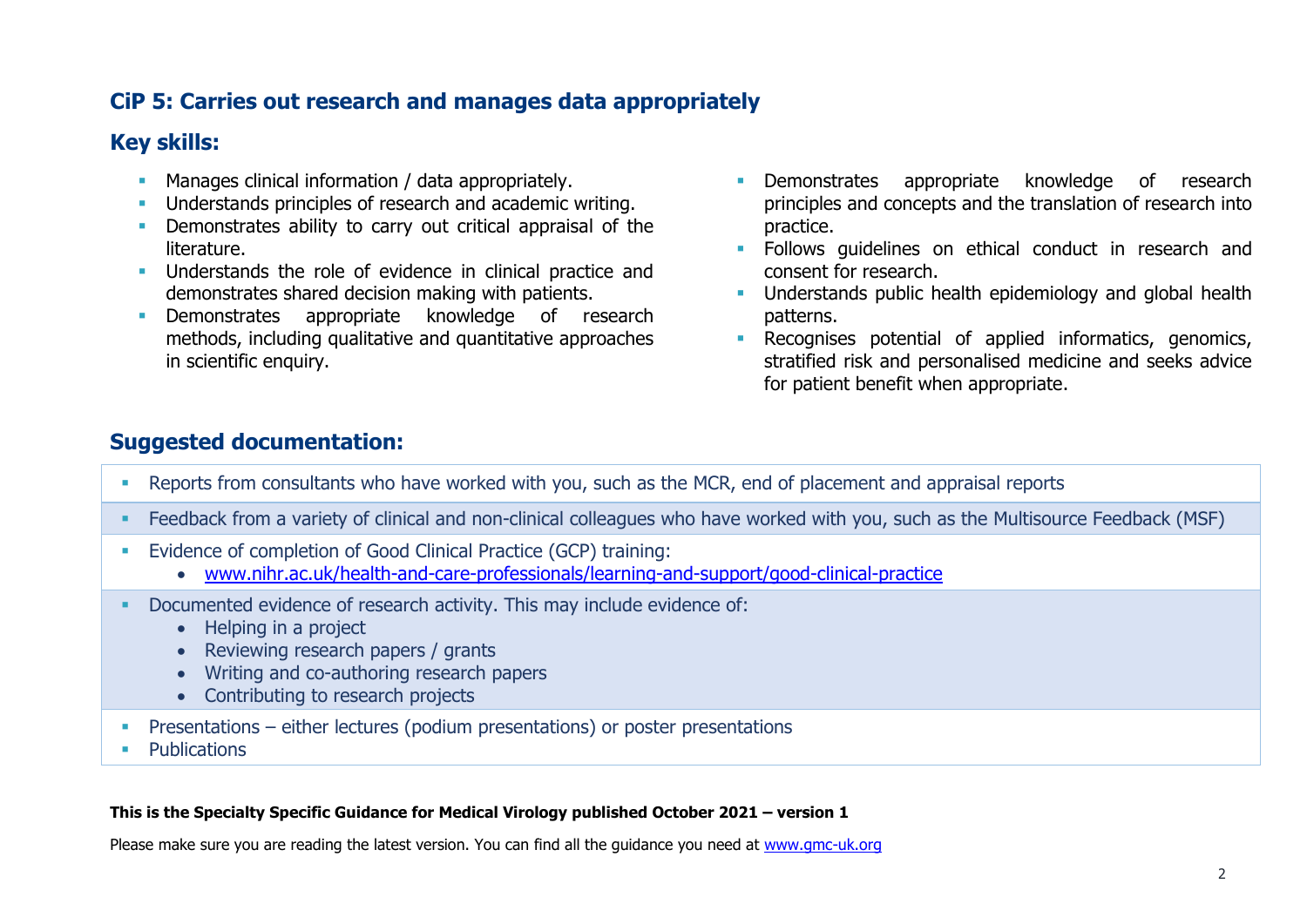### **CiP 6: Acts as a clinical teacher and clinical supervisor**

### **Key skills:**

- **EXECT** Delivers effective teaching and training to medical students, junior doctors and other healthcare professionals
- **Delivers effective feedback with action plan.**
- **EXECUTE:** Able to supervise less experienced trainees in their clinical assessment and management of patients.
- **EXECUTE:** Able to supervise less experienced trainees in carrying out appropriate practical procedures.
- **EXECT** Able to act as a clinical supervisor to doctors in earlier stages of training.

### **Suggested documentation:**

- Reports from consultants who have worked with you, such as the MCR, end of placement and appraisal reports
- Feedback from a variety of clinical and non-clinical colleagues who have worked with you, such as the Multisource Feedback (MSF)
- Completion of relevant training course(s), such as teaching, appraisal, management or leadership courses
- **Example 2** Feedback from formal teaching sessions to medical and non-medical staff:
	- Teaching Observation SLE (TO)
	- Feedback forms from attendees

#### **This is the Specialty Specific Guidance for Medical Virology published October 2021 – version 1**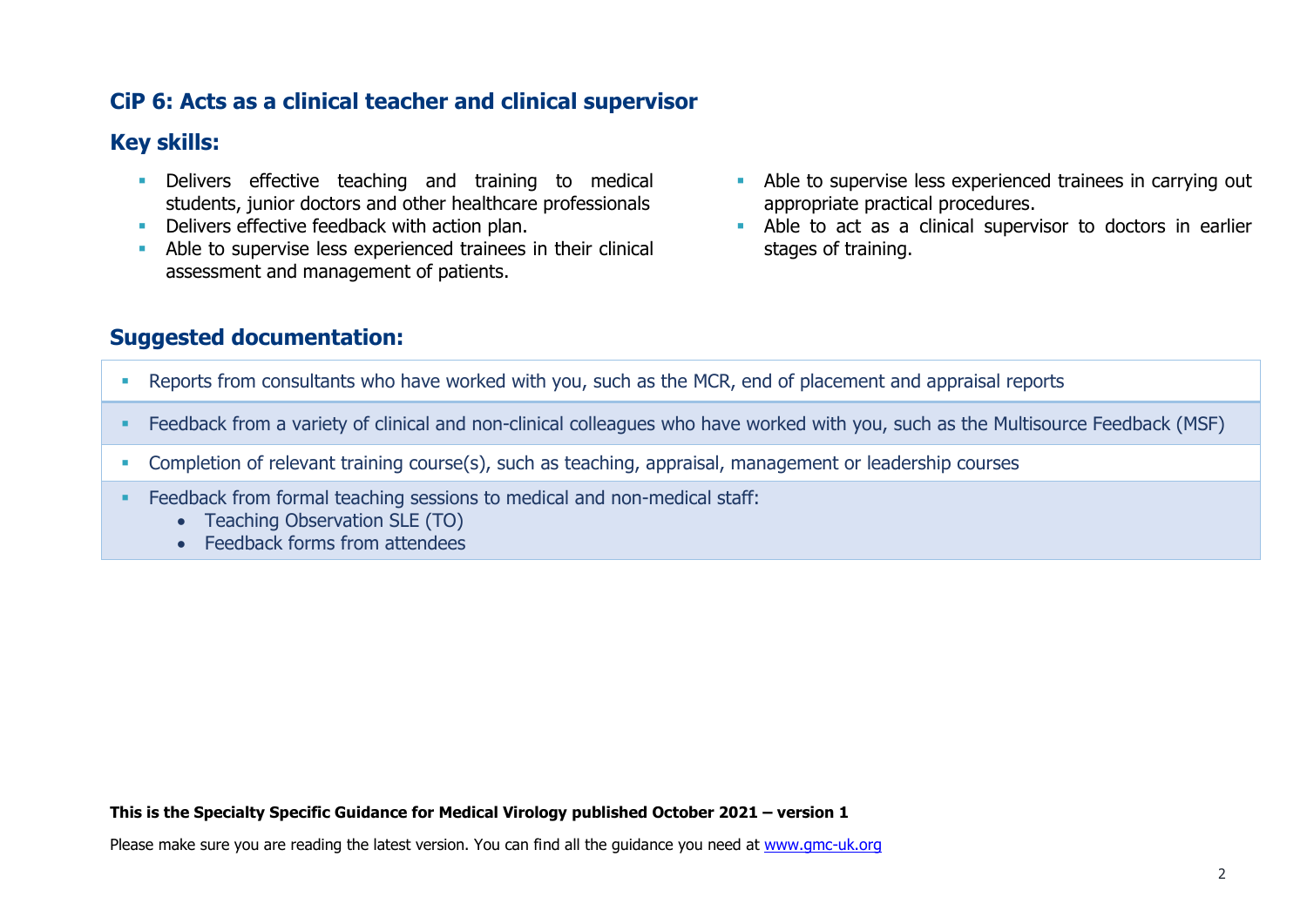# **Specialty Specific CiPs**

Applicants must demonstrate that they are currently practising at the level of 'entrusted to act independently' in all specialty CiPs. Further detail regarding the descriptors for the key skills in each specialty specific CiP can be found in the [curriculu](https://www.gmc-uk.org/education/standards-guidance-and-curricula/curricula/medical-microbiology-curriculum)m.

### **Specialty CiP 1: Able to provide clinical leadership and support to the laboratory**

### **Key skills:**

- **Demonstrates awareness of developments, both scientific** and managerial, that may affect the delivery of diagnostic Microbiology (Bacteriology, Virology, Mycology and Parasitology) services.
- **EXECUTE:** Understands legislation relevant to diagnostic Microbiology laboratories including that related to Health and Safety.
- **•** Demonstrates knowledge and understanding of methods of microbiological investigation.
- **•** Demonstrates ability to select and advise on appropriate microbiological tests for clinical investigation and to oversee appropriate turnaround times.
- Demonstrates knowledge and understanding of Microbiological (Bacteriology, Virology, Mycology and Parasitology) method validation and verification, and the

concepts of sensitivity and specificity as applied to Microbiological tests.

- **EXECTE:** Demonstrates ability to effectively use and oversee Internal Quality Control (IQC) and External Quality Assurance (EQA) data to assure the overall quality of microbiological diagnostics.
- Demonstrates knowledge and understanding of Laboratory Information Management Systems (LIMS) and other Healthcare Information Technology systems, including understanding relevant information governance legislation.
- **E** Demonstrates ability to work effectively and provide clinical leadership in a multidisciplinary team within the diagnostic Microbiology laboratory.
- Able to evaluate and oversee the introduction of novel laboratory tests.

### **Suggested documentation:**

- Reports from consultants who have worked with you, such as the MCR, end of placement and appraisal reports
- Minimum of **one of each** of the below supervised learning events (SLEs):

#### **This is the Specialty Specific Guidance for Medical Virology published October 2021 – version 1**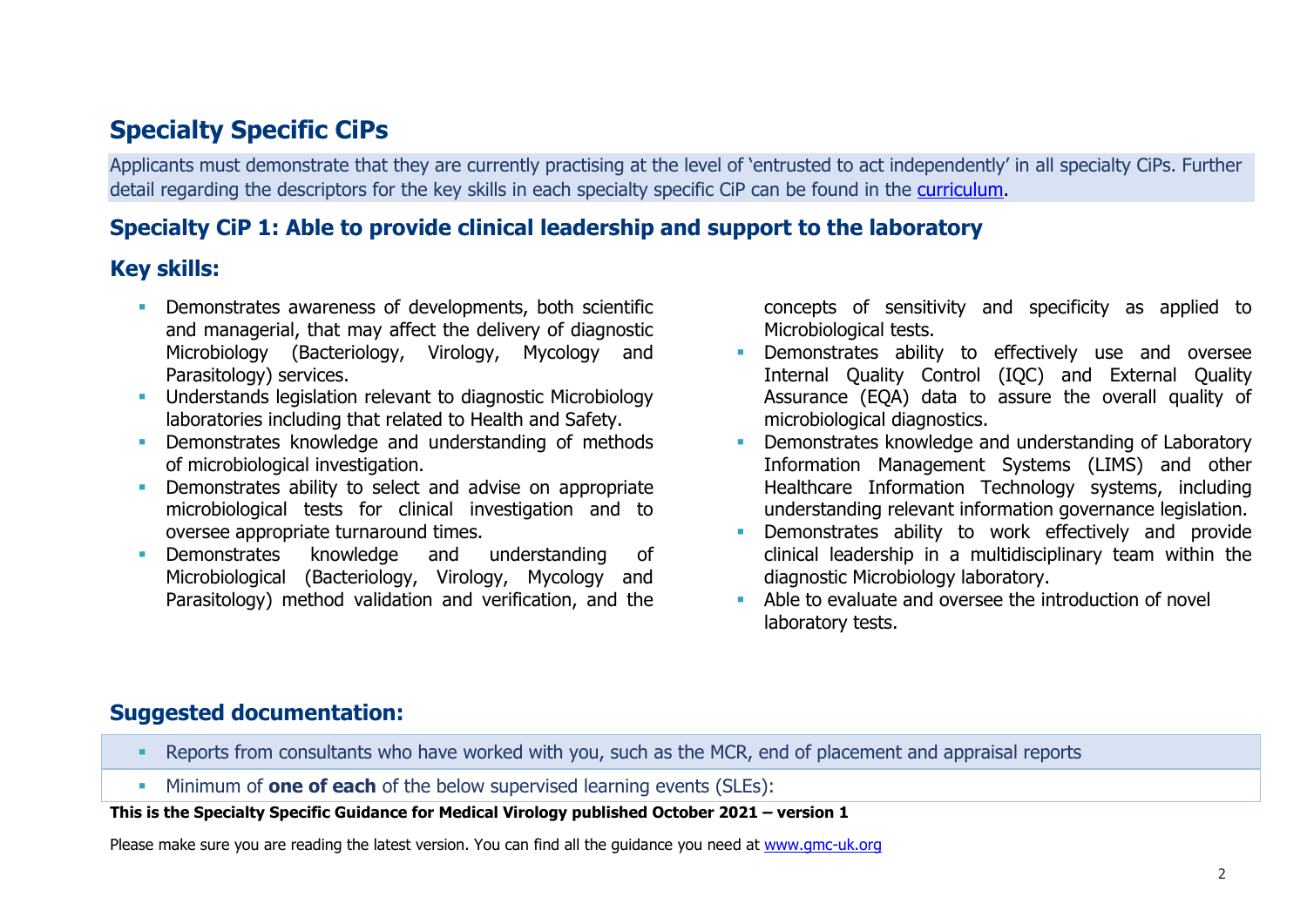|   | $\circ$ CbD<br><b>Mini CEX</b><br>$\Omega$                                                                                                                                                                                                                                                                                                                                                                                                     |
|---|------------------------------------------------------------------------------------------------------------------------------------------------------------------------------------------------------------------------------------------------------------------------------------------------------------------------------------------------------------------------------------------------------------------------------------------------|
|   | Evidence of practical procedures (eg DOPS) – minimum of four across breadth of MM/MV laboratory practice                                                                                                                                                                                                                                                                                                                                       |
|   | Evidence of performance of duties in complex tasks involving teamwork or interacting with other professional staff. Examples<br>include clinicopathological evaluation and reporting of diagnostic material, presentation of a case at a multidisciplinary team<br>meeting, or contributing to quality assurance and audit processes in both clinical and laboratory settings<br>$\circ$ Evaluation of clinical events (ECE) - minimum of four |
|   | Evidence of active involvement in service audit or development projects (eg QIPAT)                                                                                                                                                                                                                                                                                                                                                             |
| D | Feedback from formal teaching sessions to medical and non-medical staff:<br>o Teaching Observation (TO)                                                                                                                                                                                                                                                                                                                                        |
|   | Reflective practice                                                                                                                                                                                                                                                                                                                                                                                                                            |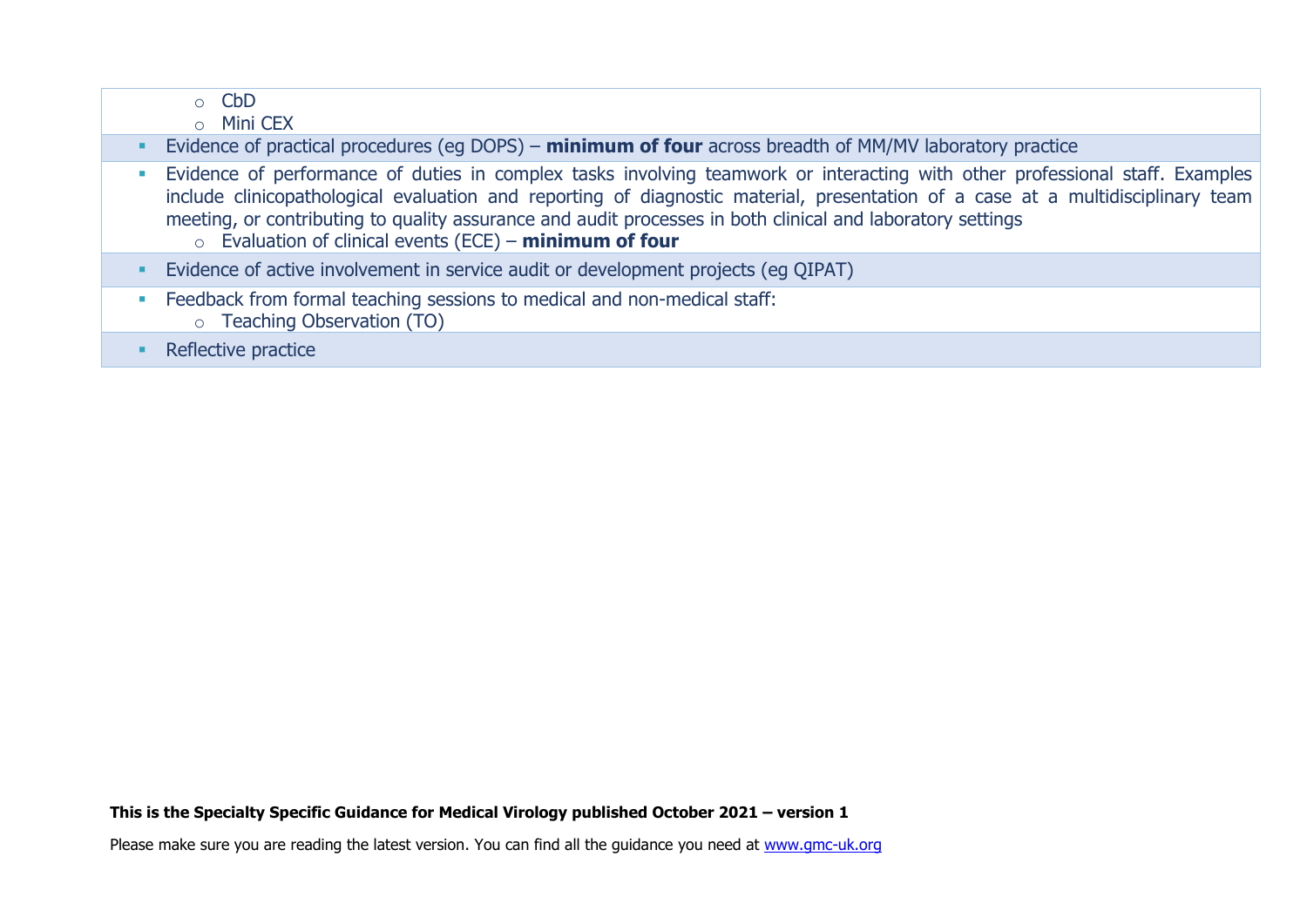### **Specialty CiP 2: Able to use the laboratory service effectively in the investigation, diagnosis and management of infection**

### **Key skills:**

- **EXECUTE:** Demonstrates understanding of the biology of microorganisms that may cause diseases in humans and the principles of the host-pathogen interaction.
- **•** Demonstrates ability to effectively advise on appropriate Microbiological (Bacteriology, Virology, Mycology and Parasitology) investigations.
- **•** Demonstrates an understanding of the human microbiome. colonising organisms, and the features of pathological infection.
- **EXECTE Demonstrates ability to effectively use microbiological and** other data, to form an appropriate differential diagnosis.
- **EXECUTE:** Demonstrates knowledge and understanding of national and international microbiological guidelines.
- **E** Demonstrates ability to liaise effectively with other specialty diagnostic services.
- Able to inform and develop local quidelines and standard operating practice (SOP's).

### **Suggested documentation:**

- Reports from consultants who have worked with you, such as the MCR, end of placement and appraisal reports
- Minimum of **one of each** of the below supervised learning events (SLEs):
	- o CbD
	- o Mini CEX
- **Evidence of performance of duties in complex tasks involving teamwork or interacting with other professional staff. Examples** include clinicopathological evaluation and reporting of diagnostic material, presentation of a case at a multidisciplinary team meeting, or contributing to quality assurance and audit processes in both clinical and laboratory settings
	- o Evaluation of clinical events (ECE) **minimum of four**
- **Evidence of active involvement in service audit or development projects (eq QIPAT)**
- **Example 2** Feedback from formal teaching sessions to medical and non-medical staff: o Teaching Observation (TO)
- Reflective practice

#### **This is the Specialty Specific Guidance for Medical Virology published October 2021 – version 1**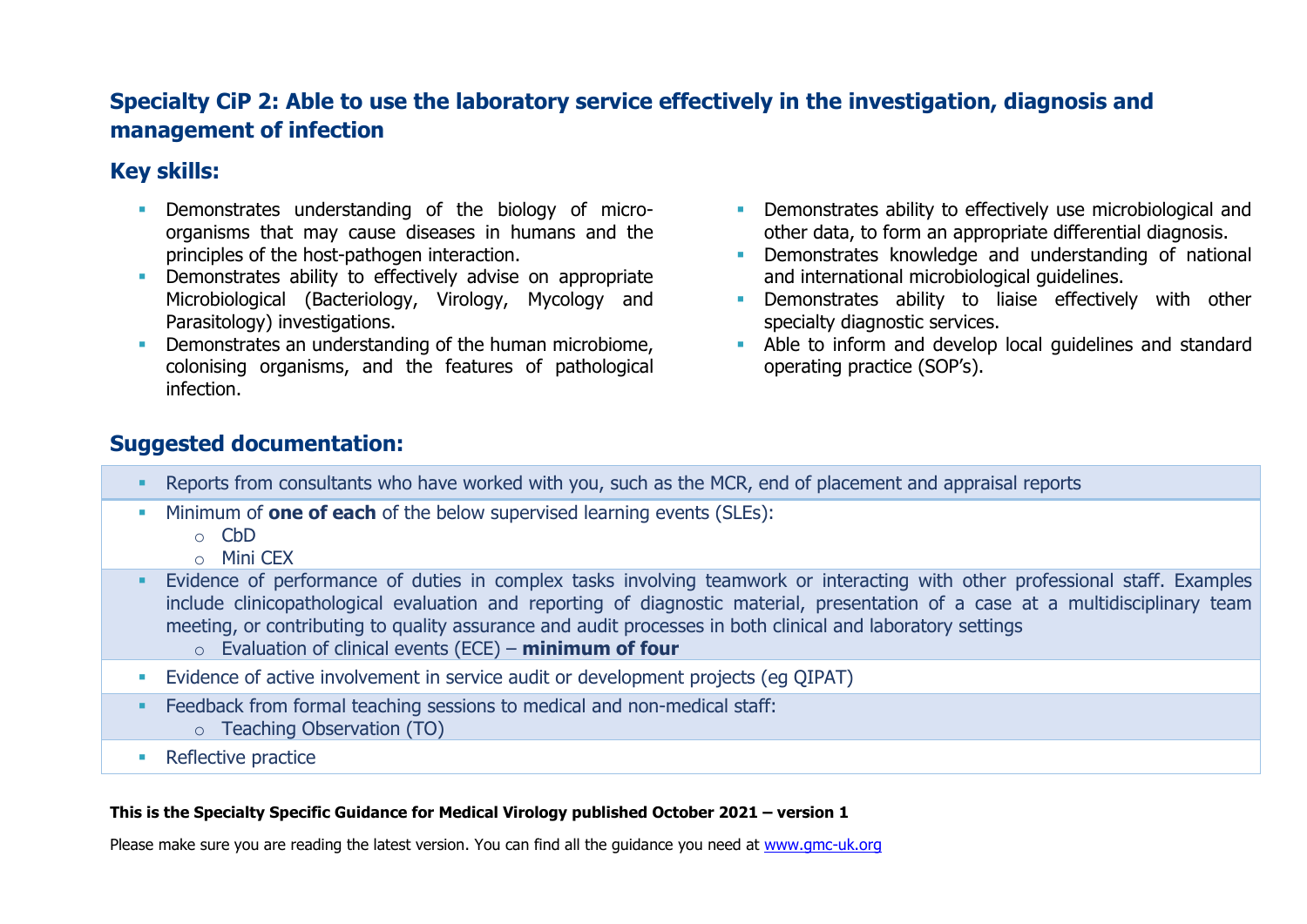### **Specialty CiP 3: Able to advise on infection prevention, control and immunisation**

### **Key skills:**

- **Demonstrates knowledge and understanding of Standard** Precautions in Infection Prevention and Control (IP&C) and ability to advise on the appropriate use of Personal Protective Equipment (PPE).
- Demonstrates knowledge and understanding of Transmission-based Precautions in IP&C, including appropriate patient isolation and cohorting.
- Demonstrates knowledge and understanding of microbiological surveillance including patient screening methods, organism typing and genome sequencing methodologies.
- Applies knowledge and understanding of microbiological surveillance to prevention and control of Healthcare Associated Infection (HCAI).
- **•** Demonstrates ability to participate in managing outbreaks or significant cross-infection incidents in the healthcare setting.
- **•** Demonstrates knowledge and understanding of the healthcare environment and equipment as potential sources of infection.
- **EXECUTE:** Demonstrates knowledge and understanding of public health implications of specific communicable diseases and the importance of appropriate public health notification and intervention.
- **Demonstrates knowledge and understanding of the public**health aspects of vaccine-preventable infections and the benefits of vaccination.
- **•** Demonstrates ability to advise appropriately on the use of active and passive immunisation, including in immunocompromised patients and in outbreaks.

### **Suggested documentation:**

- Reports from consultants who have worked with you, such as the MCR, end of placement and appraisal reports
- Minimum of **one of each** of the below supervised learning events (SLEs):
	- o ACAT
	- o CbD
	- $\circ$  Mini CFX
- **Evidence of performance of duties in complex tasks involving teamwork or interacting with other professional staff. Examples** include clinicopathological evaluation and reporting of diagnostic material, presentation of a case at a multidisciplinary team meeting, or contributing to quality assurance and audit processes in both clinical and laboratory settings

#### **This is the Specialty Specific Guidance for Medical Virology published October 2021 – version 1**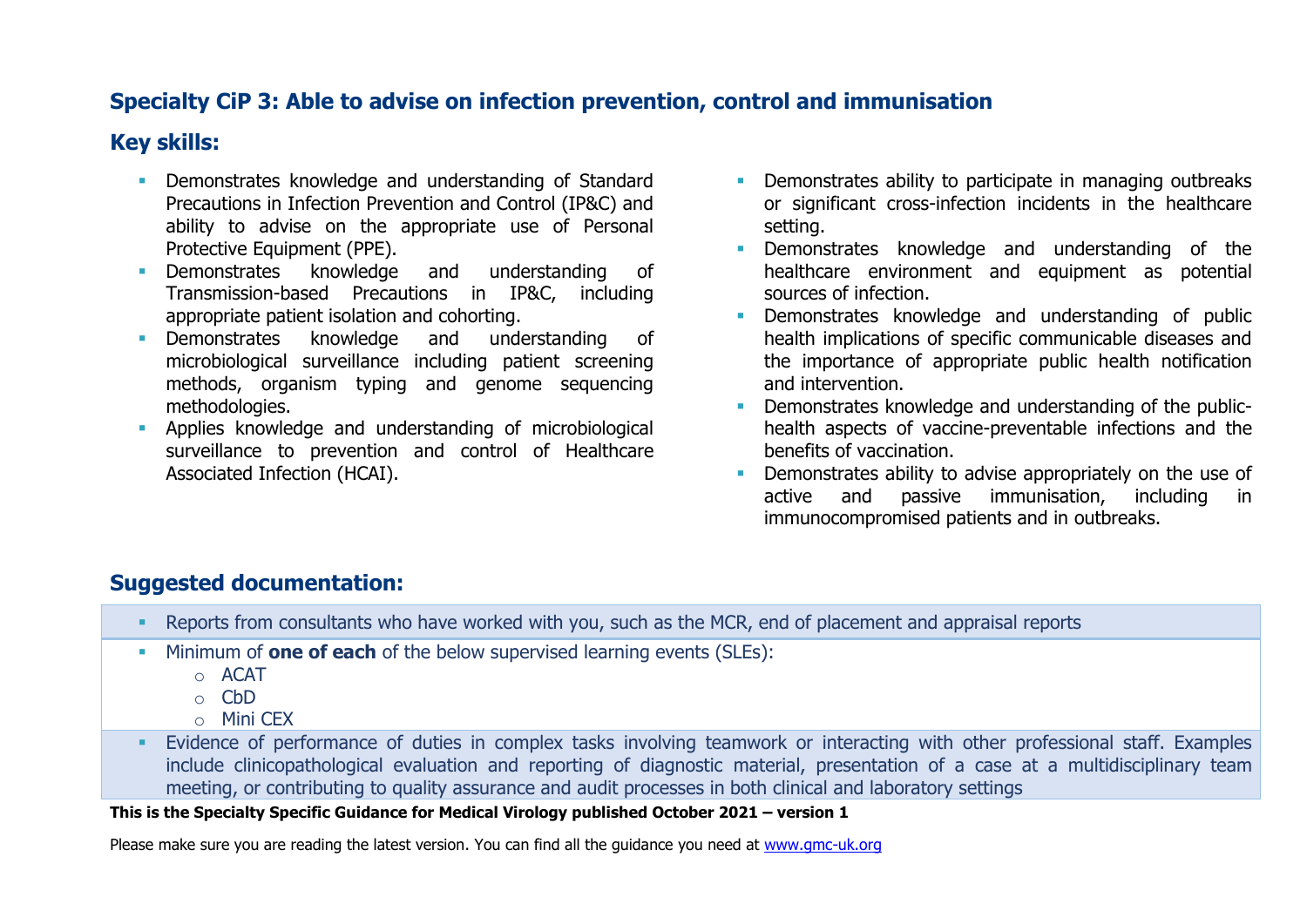| $\circ$ Evaluation of clinical events (ECE) – minimum of four                                                  |
|----------------------------------------------------------------------------------------------------------------|
| Evidence of active involvement in service audit or development projects (eg QIPAT)                             |
| Feedback from formal teaching sessions to medical and non-medical staff:<br><b>O</b> Teaching Observation (TO) |
| Reflective practice                                                                                            |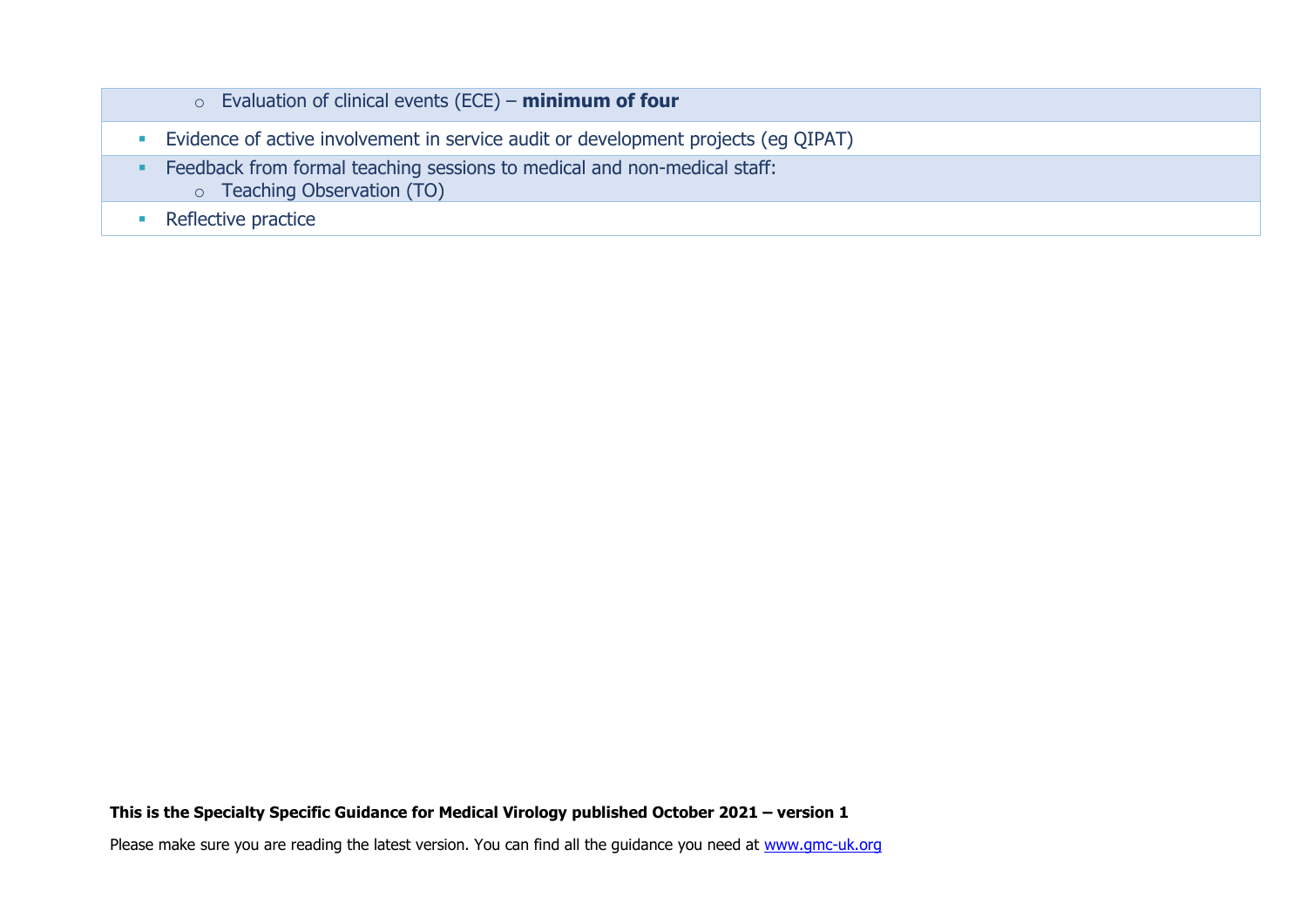### **Specialty CiP 4: Able to manage and advise on important clinical syndromes where infection is in the differential diagnosis**

### **Key skills:**

- **EXEC** Demonstrates ability to take a comprehensive patient history, including when appropriate, travel, occupational, contact drug, transfusion and sexual history, and ensures history is accurately recorded.
- Demonstrates ability to perform an accurate clinical examination and to clearly record examination findings.
- **EXECUTE:** Demonstrates ability to form an appropriate differential diagnosis based on patient history, clinical examination findings and investigations.
- Demonstrates ability to formulate and advise on or implement a safe and appropriate management plan.
- **•** Demonstrates ability to assess, investigate, diagnose and advise on, or directly manage all aspects of suspected or proven community acquired infection.
- **•** Demonstrates ability to assess, investigate, diagnose and advise on, or manage all aspects of suspected or proven healthcare associated infection.
- Demonstrates ability to assess, investigate, diagnose and advise on, or directly manage all aspects of suspected or proven infection in immunocompromised patients, including those infected with HIV.

### **Suggested documentation:**

- Reports from consultants who have worked with you, such as the MCR, end of placement and appraisal reports
- Minimum of **one of each** of the below supervised learning events (SLEs):
	- o ACAT
	- o CbD
	- o Mini CEX
- **Evidence of performance of duties in complex tasks involving teamwork or interacting with other professional staff. Examples** include clinicopathological evaluation and reporting of diagnostic material, presentation of a case at a multidisciplinary team meeting, or contributing to quality assurance and audit processes in both clinical and laboratory settings o Evaluation of clinical events (ECE) – **minimum of four**

#### **This is the Specialty Specific Guidance for Medical Virology published October 2021 – version 1**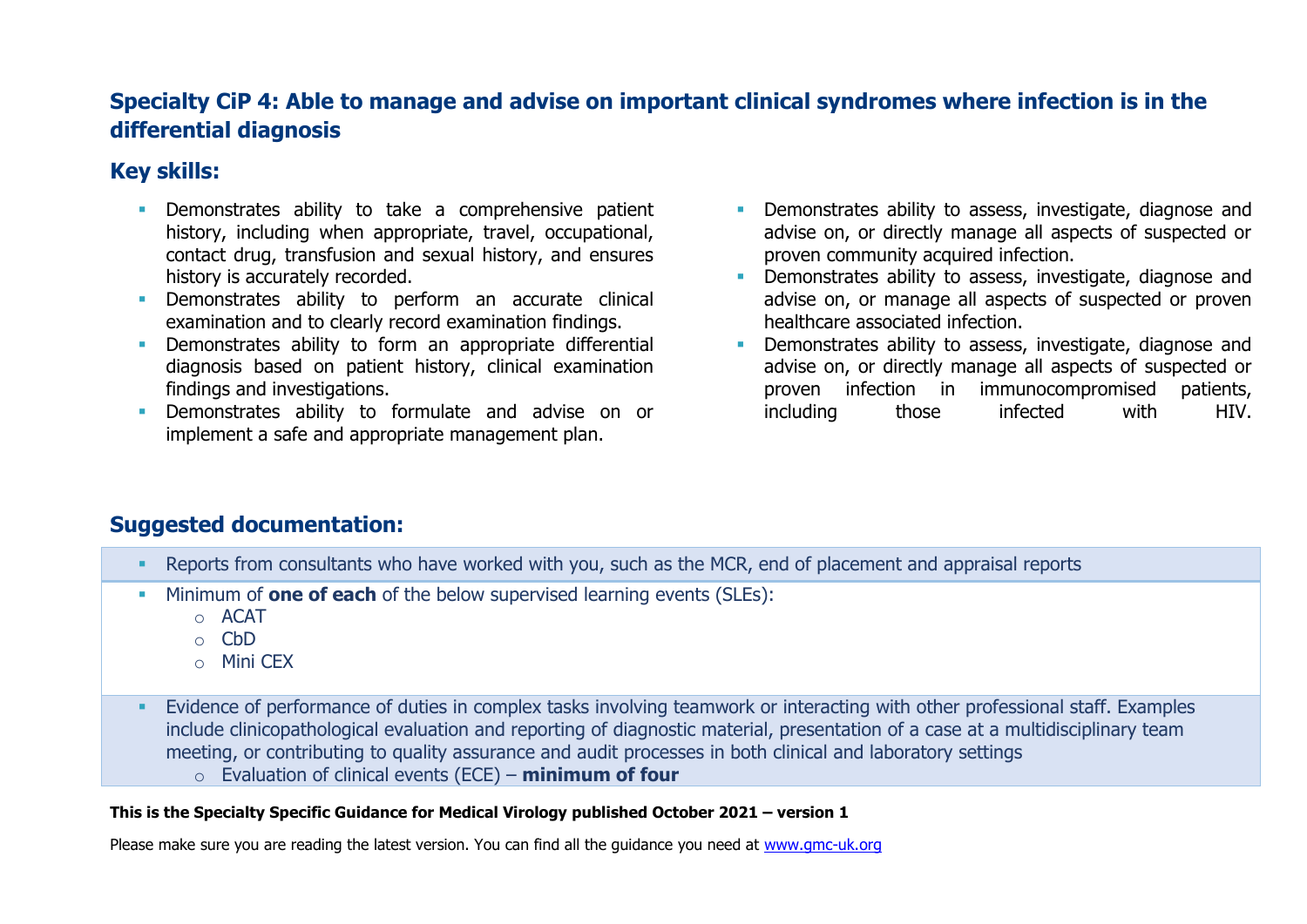| Evidence of active involvement in service audit or development projects (eg QIPAT)                             |
|----------------------------------------------------------------------------------------------------------------|
| Feedback from formal teaching sessions to medical and non-medical staff:<br><b>O</b> Teaching Observation (TO) |
| Reflective practice                                                                                            |
| Patient feedback                                                                                               |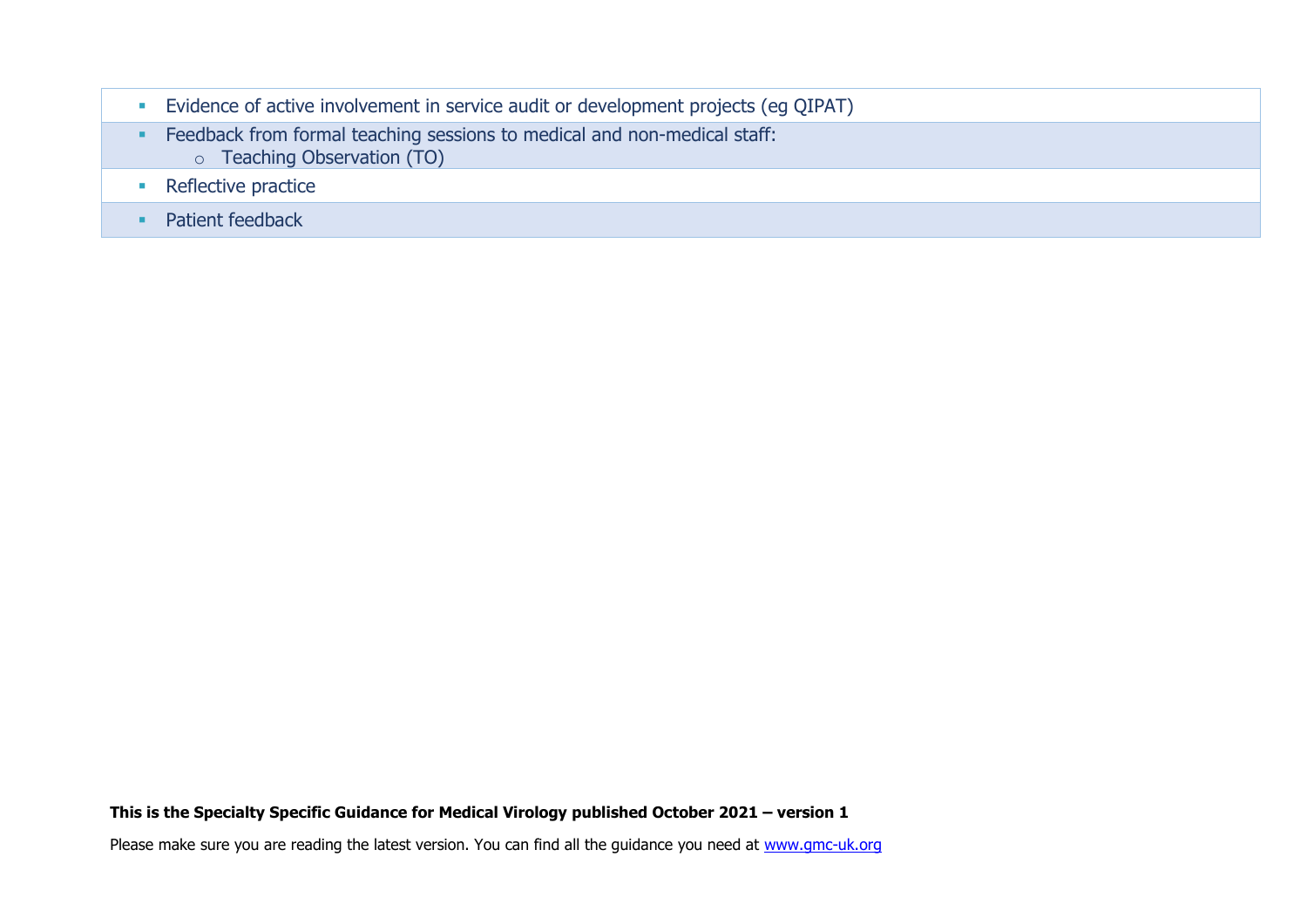### **Specialty CiP 5: Able to lead on and advise on treatment with and stewardship of antimicrobials**

#### **Key skills:**

- **•** Demonstrates appropriate use and ability to advise on the appropriate use and stewardship of antimicrobials, including antibiotics, antivirals, antifungals, anti-protozoal and anti-parasitic agents.
- **•** Demonstrates ability to provide leadership and education on the appropriate use and stewardship of antimicrobials,

including use and implementation of evidence-based empiric and pathogen-specific antimicrobial guidelines.

- **•** Demonstrates understanding of the global problem of increasing antimicrobial resistance (AMR).
- Demonstrates ability to advise and lead on the appropriate use of an outpatient parenteral antimicrobial therapy (OPAT) service.

#### **Suggested documentation:**

- Reports from consultants who have worked with you, such as the MCR, end of placement and appraisal reports
- Minimum of **one of each** of the below supervised learning events (SLEs):
	- o ACAT
	- o CbD
	- o Mini CEX
- **Evidence of performance of duties in complex tasks involving teamwork or interacting with other professional staff. Examples** include clinicopathological evaluation and reporting of diagnostic material, presentation of a case at a multidisciplinary team meeting, or contributing to quality assurance and audit processes in both clinical and laboratory settings
	- o Evaluation of clinical events (ECE) **minimum of four**
- **Evidence of active involvement in service audit or development projects (eq QIPAT)**
- Feedback from formal teaching sessions to medical and non-medical staff: o Teaching Observation (TO)
- Reflective practice
- Patient feedback

#### **This is the Specialty Specific Guidance for Medical Virology published October 2021 – version 1**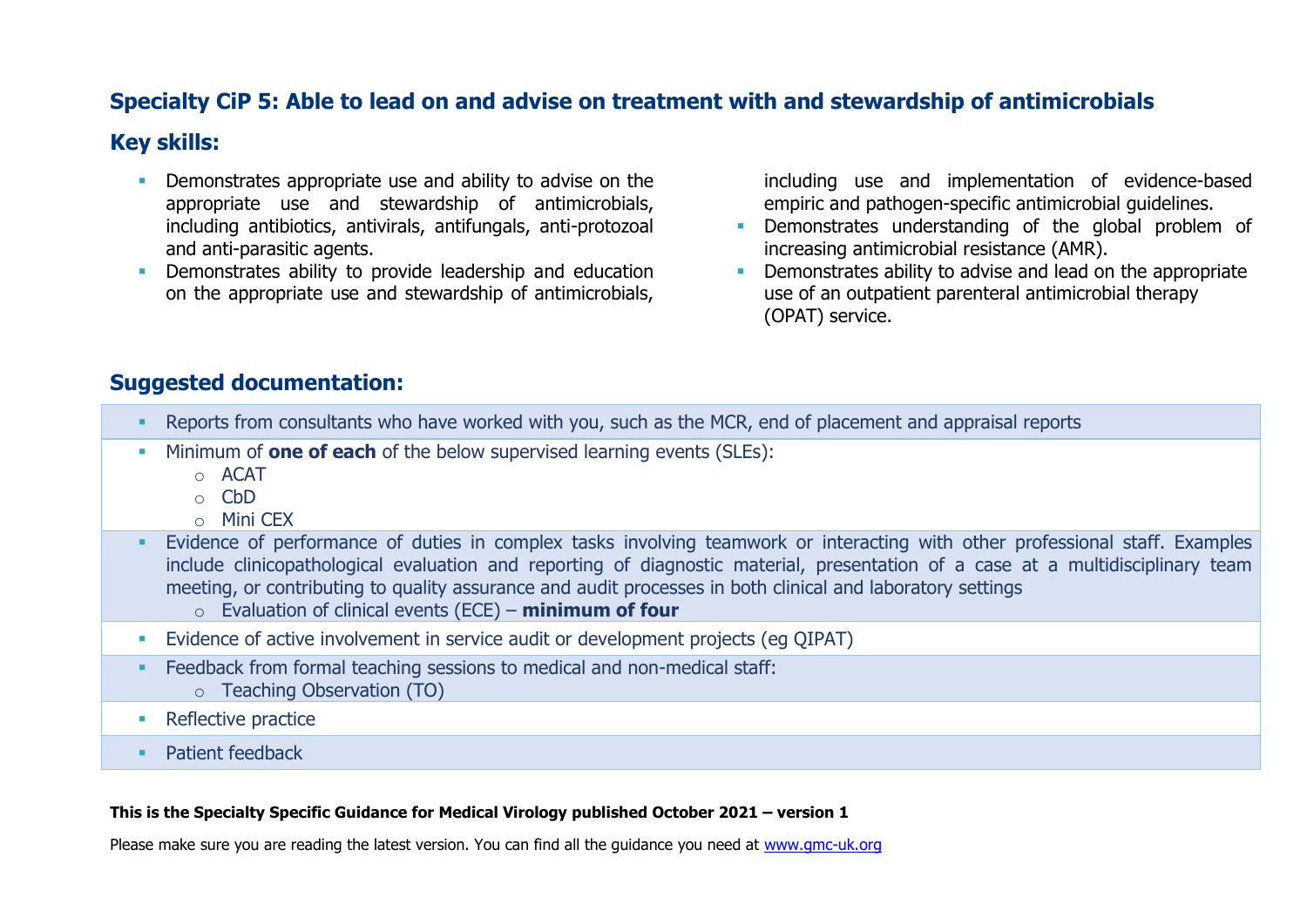### **Specialty CiP 6: Providing continuity of care to inpatients and outpatients with suspected or proven infection**

### **Key skills:**

- **EXECT** Demonstrates effective teaching and training to medical students, junior doctors, laboratory staff and other healthcare professionals.
- **·** Demonstrates ability to deliver effective feedback to trainees, with appropriate action plan.
- **EXECT** Demonstrates ability to effectively supervise healthcare professionals, including medical staff, in earlier stages of training.
- **EXECUTE:** Demonstrates ability to act as a clinical supervisor to healthcare professionals, including medical staff, in earlier stages of training.

### **Suggested documentation:**

- Reports from consultants who have worked with you, such as the MCR, end of placement and appraisal reports
- Minimum of **one of each** of the below supervised learning events (SLEs):
	- o ACAT
	- o CbD
	- $\circ$  Mini CFX
- **Evidence of performance of duties in complex tasks involving teamwork or interacting with other professional staff. Examples** include clinicopathological evaluation and reporting of diagnostic material, presentation of a case at a multidisciplinary team meeting, or contributing to quality assurance and audit processes in both clinical and laboratory settings
	- o Evaluation of clinical events (ECE) **minimum of four**
- **Evidence of active involvement in service audit or development projects (eq QIPAT)**
- **Example 2** Feedback from formal teaching sessions to medical and non-medical staff:
	- o Teaching Observation (TO)

#### **This is the Specialty Specific Guidance for Medical Virology published October 2021 – version 1**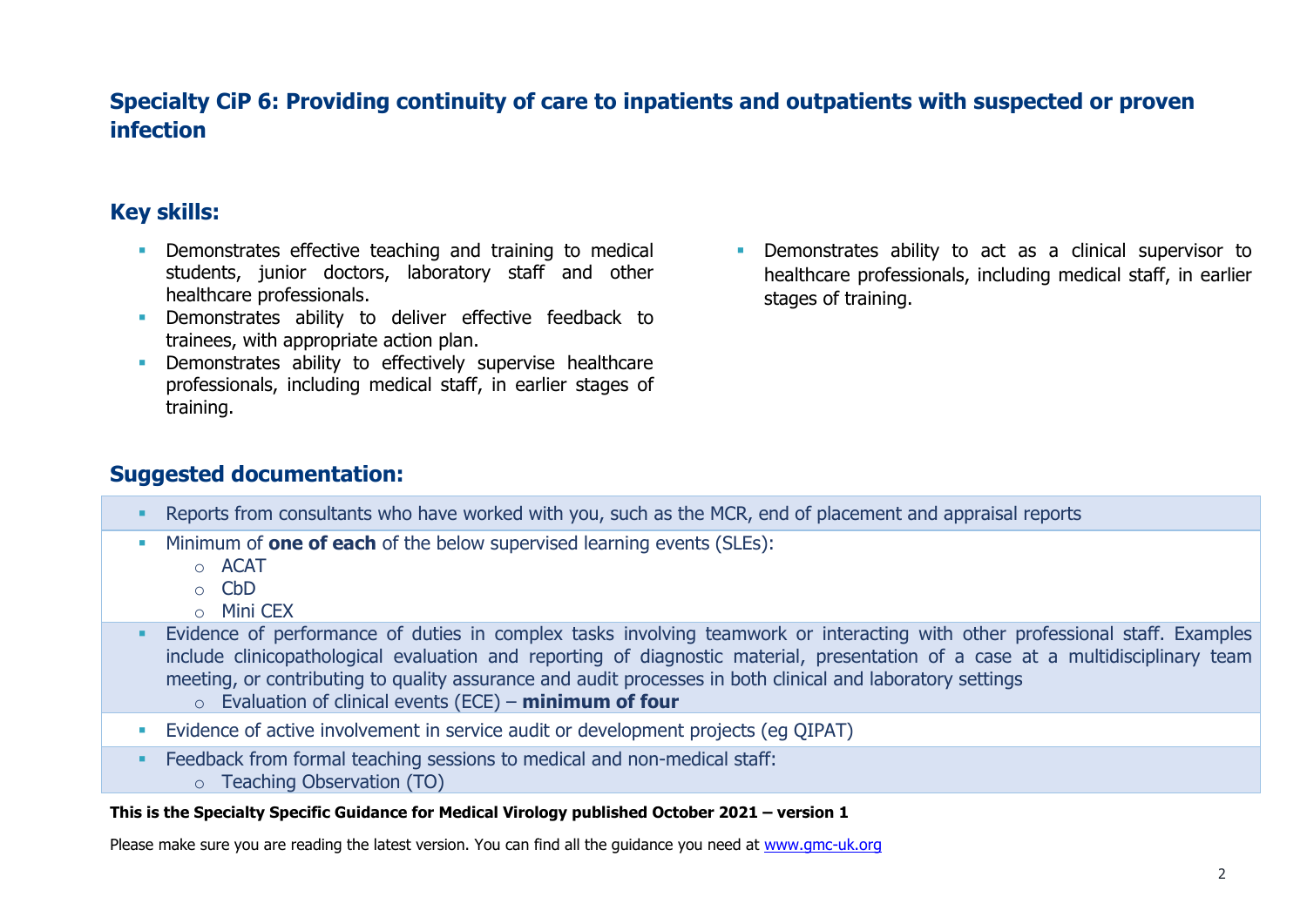- Reflective practice
- Patient feedback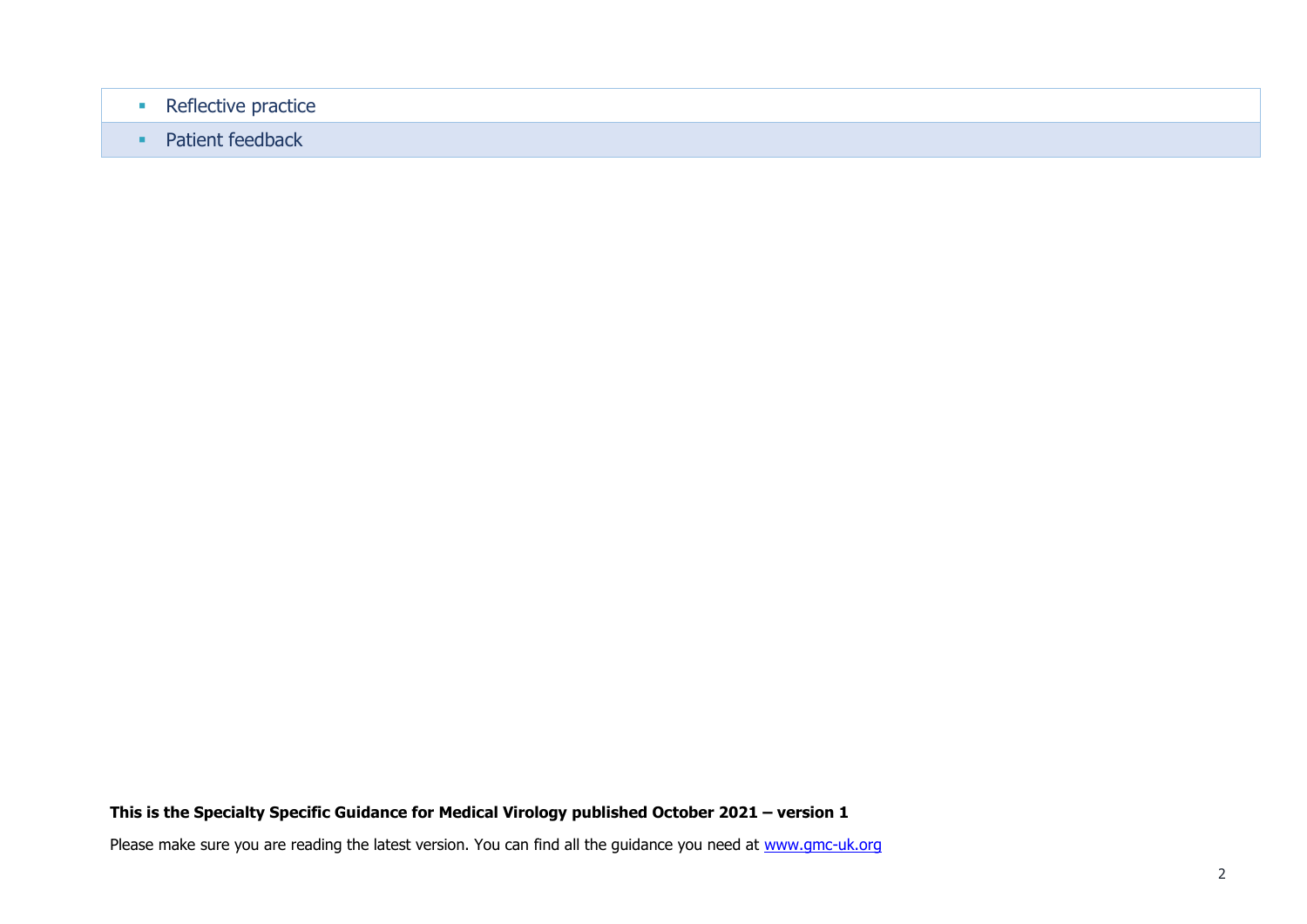### **Specialty CiP 7: Able to manage and advise on imported infections**

### **Key skills:**

- **•** Demonstrates the ability to assess, investigate, diagnose, advise on, and directly manage patients with imported infections.
- **•** Demonstrates the ability to provide leadership in clinical care, governance and service development for patients with imported infections.
- **•** Demonstrates comprehensive knowledge and skills in pretravel health advice.
- **•** Demonstrates a knowledge and understanding of the epidemiology, lifecycle and clinical presentation of parasitic diseases.

### **Suggested documentation:**

- Reports from consultants who have worked with you, such as the MCR, end of placement and appraisal reports
- Feedback from a variety of clinical and non-clinical colleagues who have worked with you, such as the Multisource Feedback (MSF)
- Tropical medicine course (eg Diploma in Tropical Medicine & Hygiene)
- **Travel medicine course**
- Minimum of **one of each** of the below supervised learning events (SLEs):
	- o ACAT
	- $\circ$  C<sub>b</sub>D
	- o Mini CEXs
- **Evidence of performance of duties in complex tasks involving teamwork or interacting with other professional staff. Examples** include clinicopathological evaluation and reporting of diagnostic material, presentation of a case at a multidisciplinary team meeting, or contributing to quality assurance and audit processes in both clinical and laboratory settings
	- o Evaluation of clinical events (ECE) **minimum of four**
- Evidence of practice of procedures (e.g. DOPS) e.g. interpretation of malarial blood film
- **Evidence of active involvement in service audit or development projects (eq QIPAT)**
- Feedback from formal teaching sessions to medical and non-medical staff:

#### **This is the Specialty Specific Guidance for Medical Virology published October 2021 – version 1**